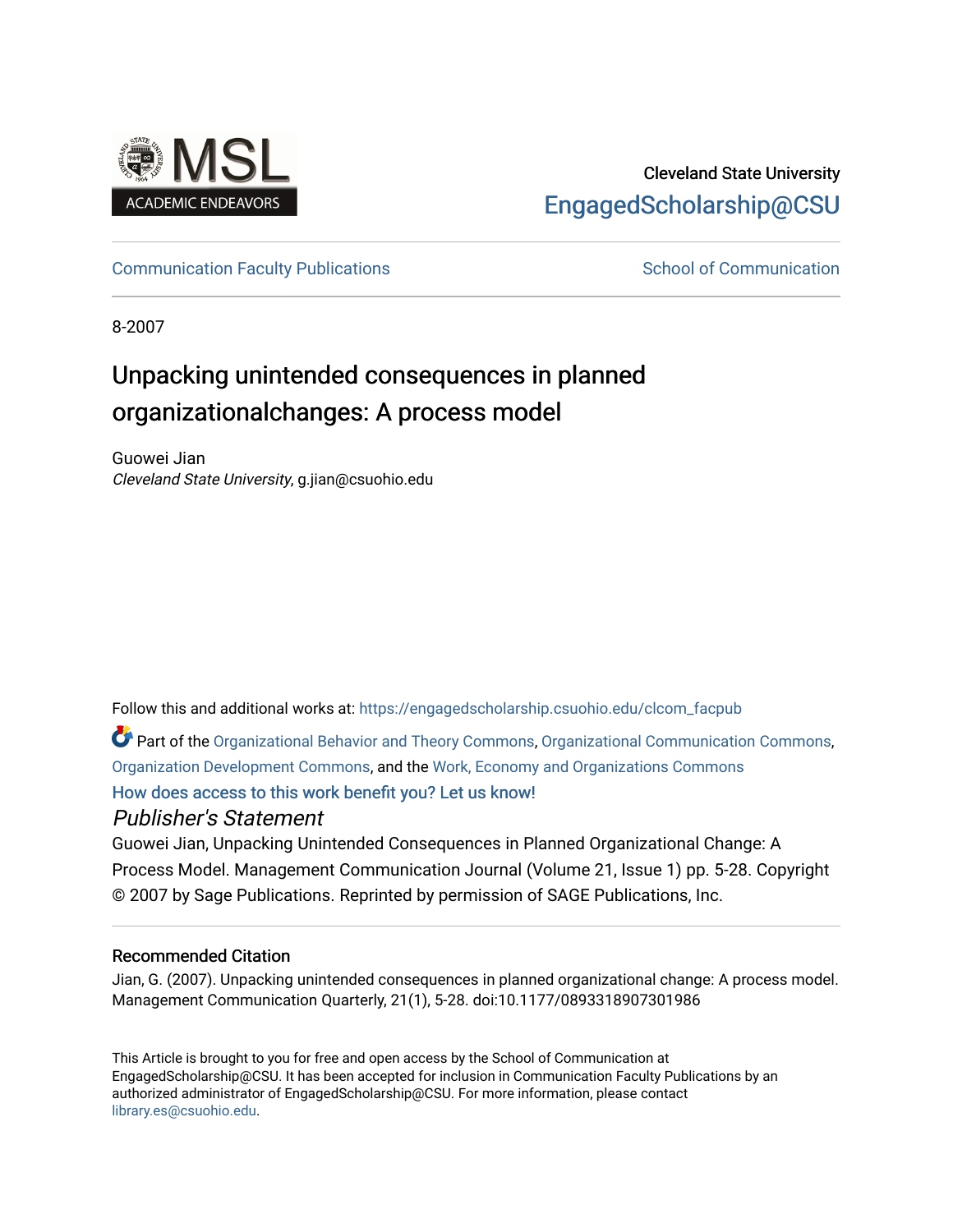# **Unpacking Unintended Consequences in Planned Organizational Change**

## **A Process Model**

Guowei Jian *Cleveland State University*

> The author develops a process model of the unintended consequences in planned organizational change that draws on the structuration, organizational change, and organizational tension literatures. The model depicts the communicative actions of both senior management and employees and reveals the dynamic through which unintended consequences unfold. The model extends theoretical understandings of planned organizational change and discusses how future research can build a dialectic and dialogic model of planned change focused on employee participation. The author illustrates the model with a case study of organizational change and its unintended consequences. The article concludes with insights on change management for practitioners and with directions for future research.

> *Keywords: organizational change; unintended consequences; structuration theory; organizational tension*

Researchers have long recognized that planned organizational change<br>wery often produces unintended consequences (Armenakis & Bedeiam, 1999; Bastien, McPhee, & Bolton, 1995; Cameron, 1994; Czarniawska & Joerges, 1996; Fairhurst, Cooren, & Cahill, 2002; Gilmore, Shea, & Useem, 1997; Whetten & Cameron, 1994). Although research exists on specific forms of unintended consequences, such as resistance (e.g., Harris & Ogbonna,

**Author's Note:** This article is based on my master's exit project directed by Gail Fairhurst. An earlier version of this article was presented at the annual meeting of the National Communication Association in Seattle, Washington, in November 2000. I wish to thank Gail Fairhurst for her support and guidance and James Barker and the anonymous reviewers for their helpful feedback on earlier versions of the article. Please address correspondence to Guowei Jian, School of Communication, Cleveland State University, 2121 Euclid Avenue, MU 247, Cleveland, OH 44115; e-mail: g.jian@csuohio.edu.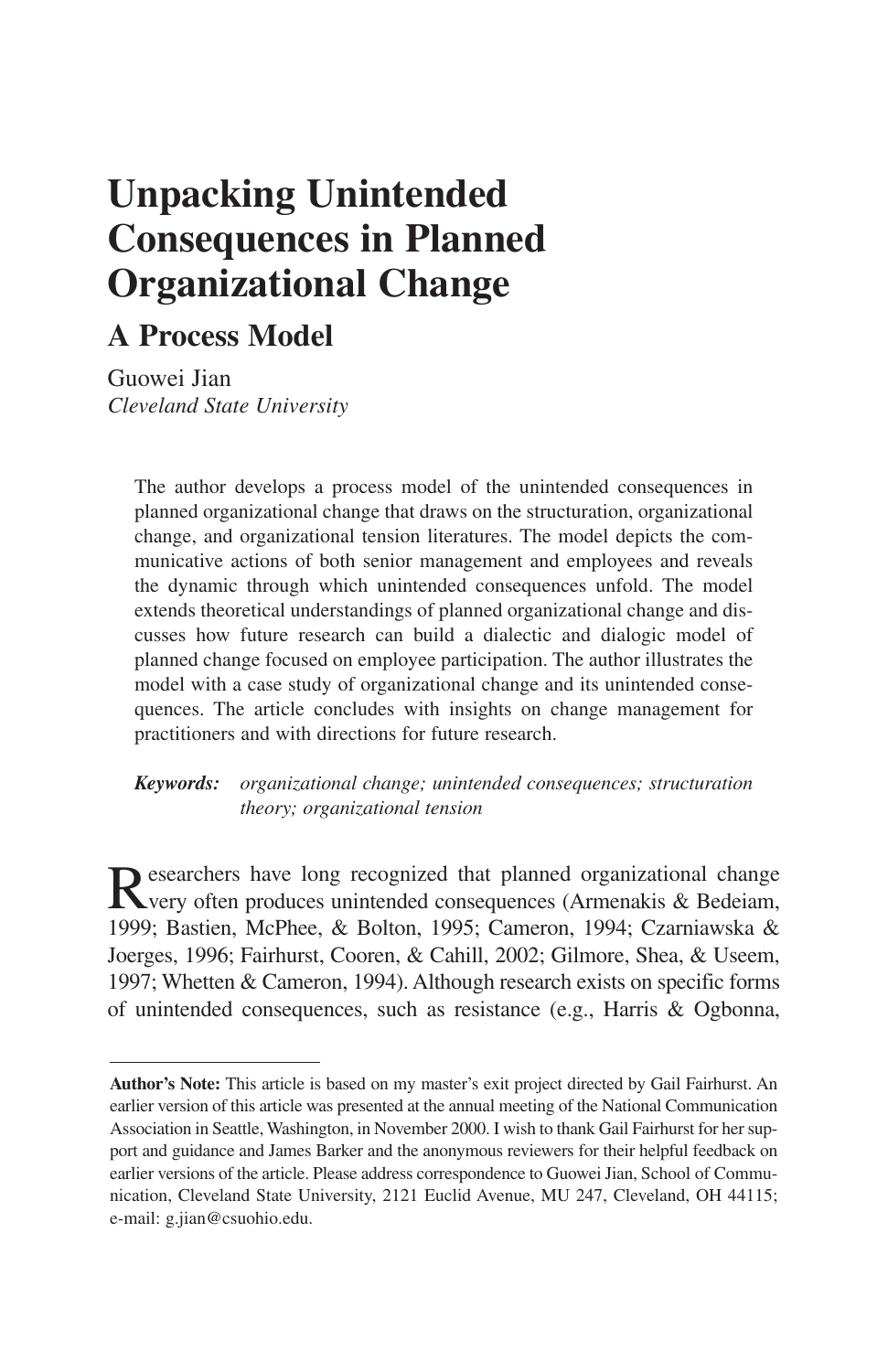2002), and on their influences, such as environmental disturbance (McKinley & Scherer, 2000), the process by which unintended consequences are produced remains, to a large extent, black-boxed (Latour, 1987). I argue that unlocking this box holds the promise of extending current understandings of planned organizational change and offers refreshing strategies for managing change initiatives. The need for such theoretical efforts becomes acute in an increasingly globalized and hypercompetitive socioeconomic environment in which adaptation and innovation through constant change is a requirement for organizational survival and success. In response to this need, I develop a process model of unintended consequences in planned organizational change.

"Unintended consequences" refers to the consequences that would not have taken place if a social actor had acted differently but that are not what the actor had intended to happen (Giddens, 1979, 1984). In planned organizational change, consequences that escape the intention of change planners are considered unintended. Since Merton (1936), a functional interpretation has characterized sociological analyses of unintended consequences. These analyses stress macro-societal needs or institutional reasons for why certain unintended consequences occur but overlook reasons within social practices by knowledgeable social actors (Giddens, 1989). Heeding Giddens's (1979, 1984) criticism, I adopt a structurational framework in theoretical development.

A process model of unintended consequences will contribute to the theory and practice of planned organizational change in many ways. By combining teleological and dialectical motors as generative mechanisms of change, the model will provide an addition to Van de Ven and Poole's (1995) process theories of organizational change. By foregrounding the role of communication, the model will offer a theoretical alternative to the current discussion of episodic change (Weick & Quinn, 1999). For practitioners, the model will broaden the concept of change agents and help planners identify critical areas or junctures where unintended consequences tend to sow their seeds. It will help both planners and other constituents of change anticipate and cope with the uncertainty associated with a change process.

I begin with a review of those research streams that contribute to the theoretical development of my model, including existing studies on unintended consequences and tensions in planned organizational change and structuration theory. I then present a process model of unintended consequences. To illustrate the use of this model in interpreting change, I offer a case study of a financial corporation. The conclusion section addresses the model's implications and suggests directions for future research.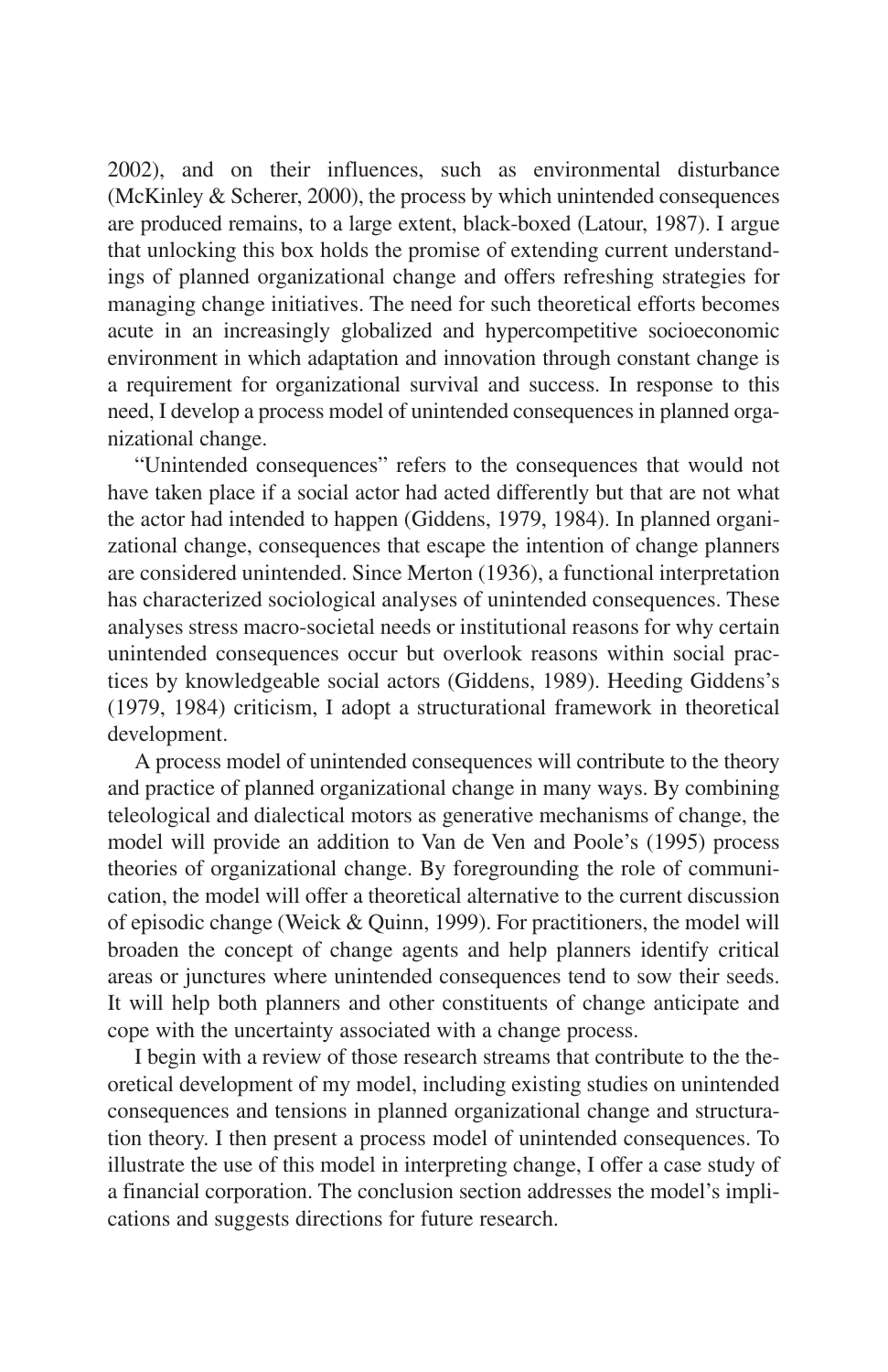## **Unintended Consequences and Tensions in Planned Organizational Change**

Planned organizational change takes place when a change agent intentionally takes actions and creates interventions through a deliberate process with the goal of achieving a different state of behavior, structure, and/or conditions (Ford & Ford, 1995; Goodman & Kurke, 1982; Porras & Silver, 1991). Research on planned organizational change has grown tremendously in the past few decades, punctuated by the popular change programs of organizational culture in the 1980s (e.g., Deal & Kennedy, 1982), organizational reengineering (e.g., Hammer & Champy, 1993), and high-technology growth since the 1990s. Scholars have addressed issues ranging from the content (e.g., Burke & Litwin, 1992), context (e.g., Fox-Wolfgramm, Boal, & Hunt, 1998), and process (e.g., Lewin, 1947) to the outcome (e.g., Meyer & Allen, 1997) of planned organizational change (for a review, see Armenakis & Bedeiam, 1999).

Most cases of planned organizational change can be categorized as episodic change, which is characterized as "discontinuous, infrequent, and intentional" (Weick & Quinn, 1999, p. 365). Theories of episodic change tend to take a macro, systems perspective of organization (e.g., Lewin, 1947). A change agent in these theories is usually management, which influences the process by commanding a change language (Ford & Ford, 1995), managing chaos (Stacey, 1996; Wheatley, 1992), or managing punctuated equilibrium (Tushman & Romanelli, 1985), for instance. I propose that the lack of understanding of unintended consequences results from this largely macro, managerial approach. Recent studies on unintended consequences of planned change have suggested that both management and employees are change agents and that the intentional activities of the two parties are reciprocal and exist in tension.

In their study of a large firm's three successive downsizing efforts, Fairhurst et al. (2002) explored the unintended consequences of each round of downsizing and the conditions the firms set up for the ensuing downsizing initiatives. These authors' cogent case analysis identified multiple contradictions as dynamic forces that drove the downsizing process and created unintended consequences, for example, the contradiction between the policy of voluntary separation and the practice of involuntary termination and between workforce transition and knowledge and skills retention. Their analysis took into account both managerial and employee discourse and practice.

In another study on unintended consequences, McKinley and Scherer (2000) identified two pairs of tensions. In the first, planned change produces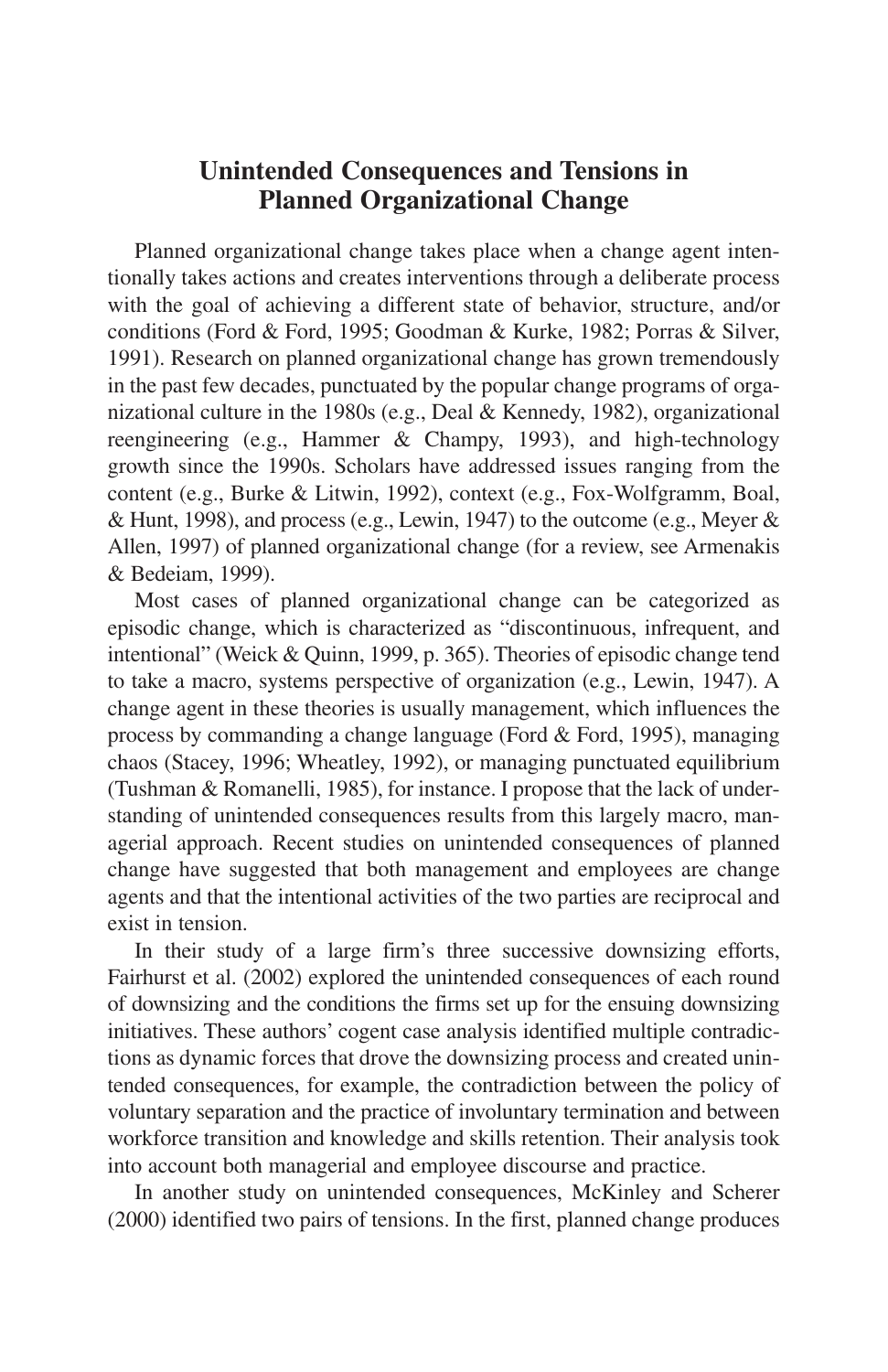"a reassuring sense of cognitive order" (p. 740) for executives but cognitive disorder for people under the executive rank. Second, the cognitive order of senior management is in tension with the environmental disorder that an organizational change spawns. To retain order both inside and outside, executives often opt for further change initiatives. Fairhurst et al. (2002) suggested that contradictions and tensions not only play central roles as the impetus in planned organizational change (Seo, Putnam, & Bartunek, 2004) but operate as dynamic driving forces in creating unintended consequences of change as well.

Dialectical tensions are one of the generative mechanisms underlying organizational change (Van de Ven & Poole, 1995). Embracing dualities and tensions in organizational analysis has proved fruitful (Fairhurst et al., 2002; Howard & Geist, 1995; Seo et al., 2004; Stohl & Cheney, 2001; Van de Ven & Poole, 1995). In planned organizational change, opposing sides emerge and work against each other. By unpacking the dualities and tensions, Seo et al. (2004) demonstrated the dynamic of planned-change processes and surfaced inadequacies in change management. Hence, I use dualities and tensions as conceptual resources in constructing the process model of unintended consequences.

In addition, traditional managerial focus on episodic change overlooks how employees (including middle management) reconstitute the meaning and practice of organizational change and, hence, provides an insufficient view of unintended consequences. For instance, based on speech act theory, Ford and Ford (1995) proposed that organizational change unfolds in four types of conversations: initiative, understand, performance, and closure. The proposed conversations are managerially driven and control oriented. In contrast, Harris and Ogbonna (2002) offered an exception to this managerial focus. In their study of planned organizational cultural change, they identified eight cultural forms of resistance that helped generate countercultural interpretation and practice. For instance, cultural reinvention is a form of change in which employees reinterpret the espoused "customer culture" as a traditional sales culture in disguise and as one that values nothing but sales numbers. Another example, ritualization of cultural change, describes how organizational members treat the promoted cultural behavior in a superficial and ritualistic manner instead of embracing its intended managerial meaning. The analysis shows that employees reconstitute meaning and practice in the implementation of change and produce various forms of "escape" from management's intent.

In summary, existing research suggests that a theory of unintended consequences of planned organizational change should pay attention to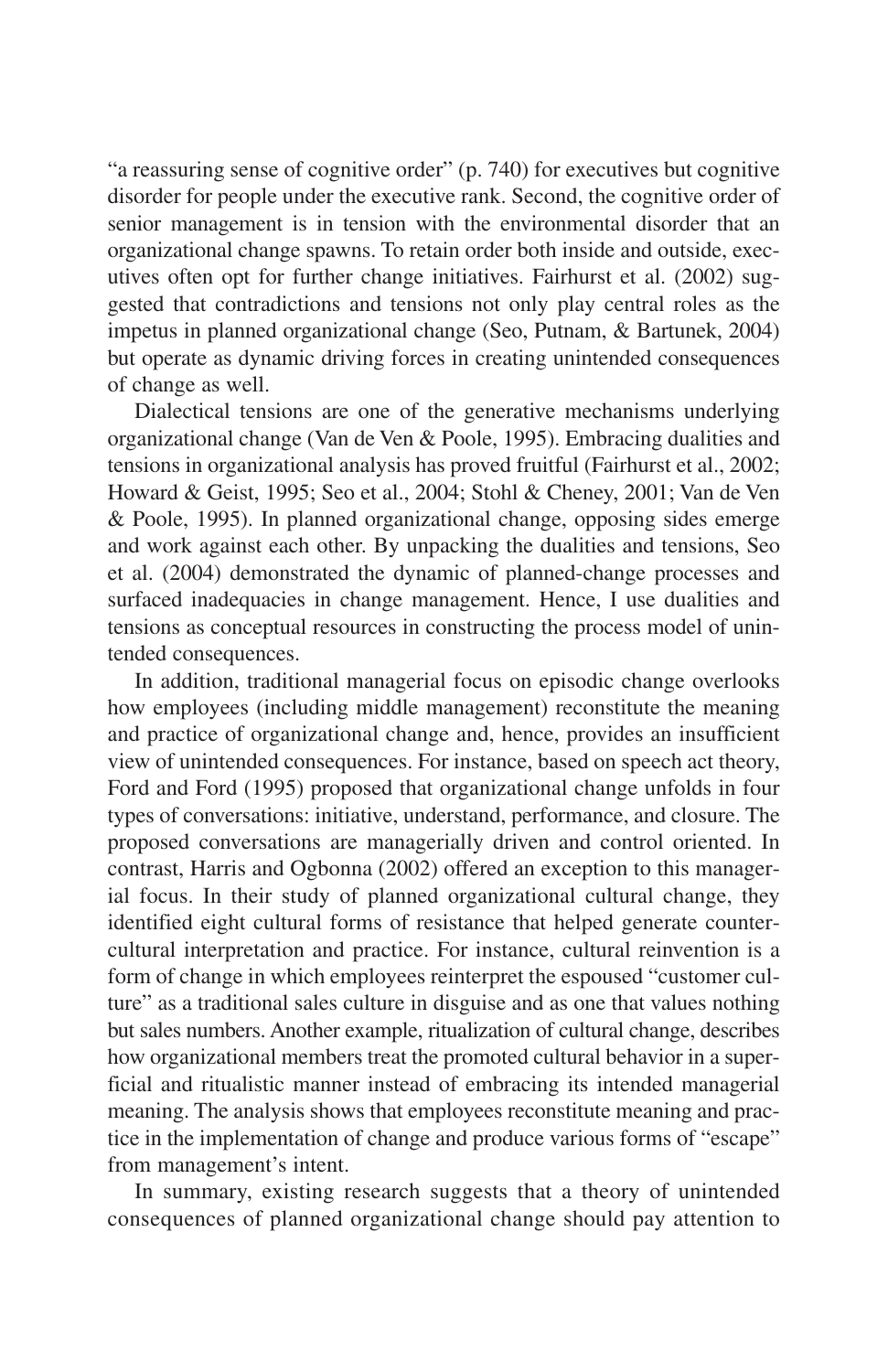organizational tensions in a change process, the reciprocity of intentional activities of management and employees, and the reconstitution of meaning and practice by employees. To incorporate these elements into a theoretical account of unintended consequences of change, structuration theory provides a suitable framework that connects social practices with system-level dynamics and addresses meaning and power simultaneously. The following section explains in detail how structuration theory provides the basis for a theoretical model of unintended consequences in planned organizational change.

#### **The Structurational Framework**

Structuration theory has seen its extension by organizational scholars to a wide range of topics, such as innovation (Chanal, 2004; Edwards, 2000), control (Dirsmith, Heian, & Covaleski, 1997), technology (Barley, 1986; Orlikowski, 2000), accounting systems (Conrad, 2005), knowledge (Hargadon, & Fanelli, 2002), learning (Berends, Boerstna, & Weggeman, 2003), and emotion (Callahan, 2005). Within the field of organizational communication, scholars have extended the theory in the areas of organizational climate (Bastien et al., 1995; Poole & McPhee, 1983), organizational change (Fairhurst et al., 2002), ideology positioning (Gibson & Papa, 1998; Howard & Geist, 1995), technology use in group decision making (Poole & DeSanctis, 1993), organizational culture (Witmer, 1997), and work–family policies (Kirby & Krone, 2002). The diverse appropriation of structuration theory attests to what Banks and Riley (1993) stated earlier that structuration theory sets up for us "a set of ontological principles and entailments from which we can derive questions, base research explanations, and ground the development of communication theory across the field's many subspecialties" (p. 168). In the present study, I drew on three insights from Giddens's (1979, 1984) structuration theory that offer particular directions in which to examine unintended consequences of planned organizational change.

The first insight comes from Giddens's (1984, 1989) own attention to the unintended consequences of social action. Although echoing Merton's (1936) emphasis on the importance of unintended consequences, Giddens (1984) is critical of functional analyses, which are preoccupied with uncovering "society's reasons" for social practices and ignore the knowledgeability and intentionality of social actors. For Giddens (1989), social systems have no reasons or needs for continuance or reproduction, "except as counterfactually posited 'as if' properties" (p. 61). Therefore, "a proper appreciation of the significance of the unintended consequences of action should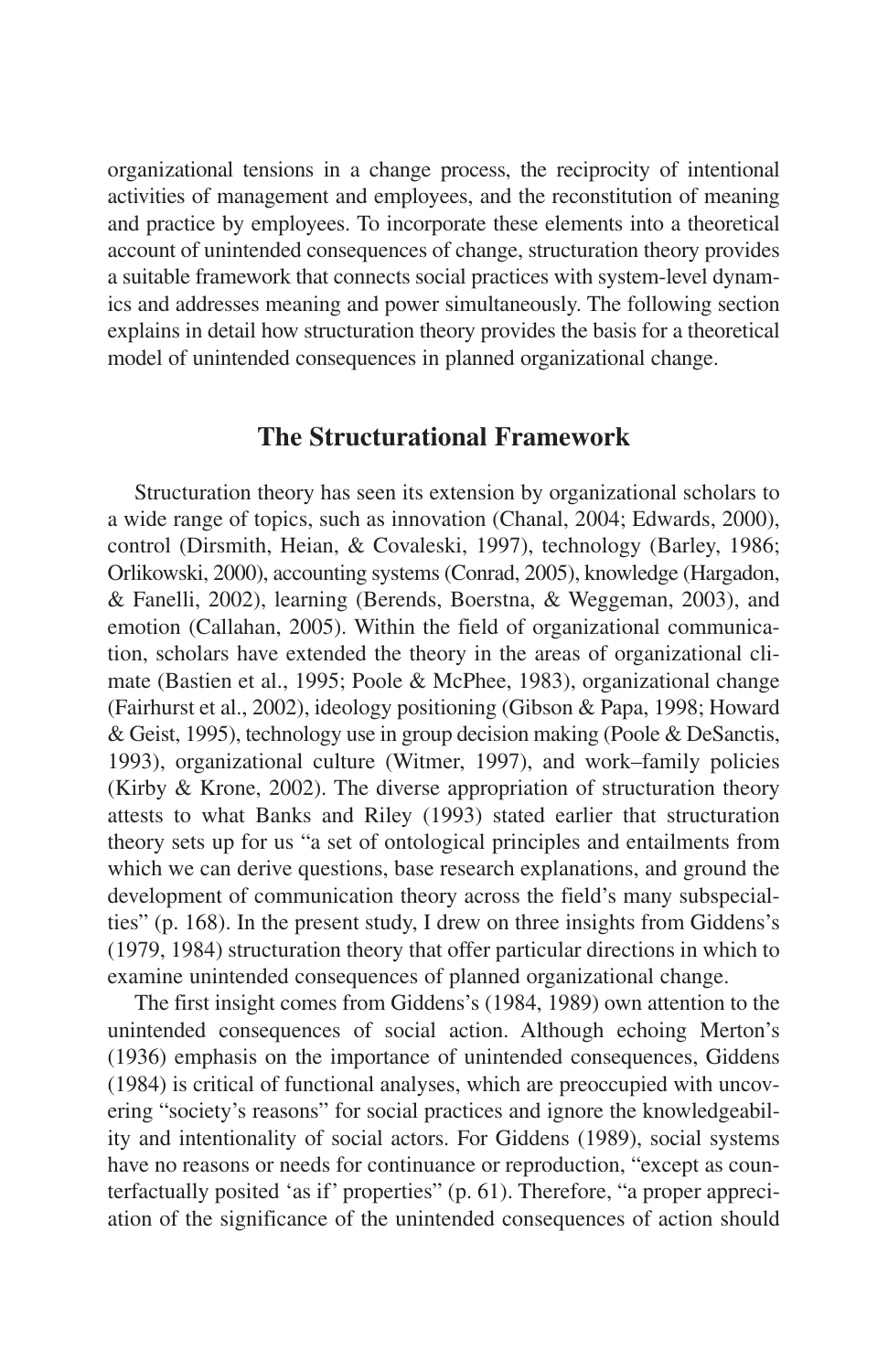lead us to emphasize the importance of a sophisticated treatment of the purposive nature of human conduct" (Giddens, 1984, p. 61).

The assumption of social actors as knowledgeable human agents is central to Giddens's proposed treatment of unintended consequences. By knowledgeability, he (Giddens, 1984) means that human agents routinely monitor their action and environment and that they have their own continuous grasp of the grounds for what they do—their practical consciousness, as Giddens (1984) calls it.

On the basis of such an understanding of human agents, Giddens (1984) offers three directions in analyzing unintended consequences. These inform the present study. One, research should identify the role of human agents in the sequences of events. Second, Giddens suggests that patterns or regularized behavior from "a complex of individual activities" (p. 13) be studied. The emphasis should be on the intentional conduct of multiple players in the events. Finally, research should analyze how unintended consequences constitute system reproduction.

The second insight that plays a central role in the present study is the three-dimensional analysis of structuration. According to Giddens (1984), the process of structuration analytically encompasses three dimensions communication (meaning constitution), normative sanction, and power, as portrayed in Figure 1. Social actors draw on the interpretive schemes as a form of rules from their stock of knowledge and produce systems of meaning (signification). Any communicative act implies, explicitly or implicitly, the dimension of sanction in which normative rules (formal or informal) are invoked to make justifications for behavior. The instantiation of norms constitutes systems of legitimation. Communication and sanction are bound up with the dimension of power, which, according to Giddens, is the capacity to mobilize resources.

Another insight that informs the present study is social integration and system integration, although my use of system integration differs from Giddens's (1984) original conception. For Giddens, social integration refers to routine encounters and practices through face-to-face contact, whereas system integration is achieved through connections "between actors or collectivities across extended time-space" (p. 28). Giddens's conception of system integration precludes copresent social contact. I argue that such conception predicated on distance in time–space is limiting for two main reasons. First, the separation between social collectivities (e.g., senior management and employees), although often manifested as distance in time–space, are results of social distance, such as distance because of administrative levels and technical specialties. Second, achieving system integration by overcoming social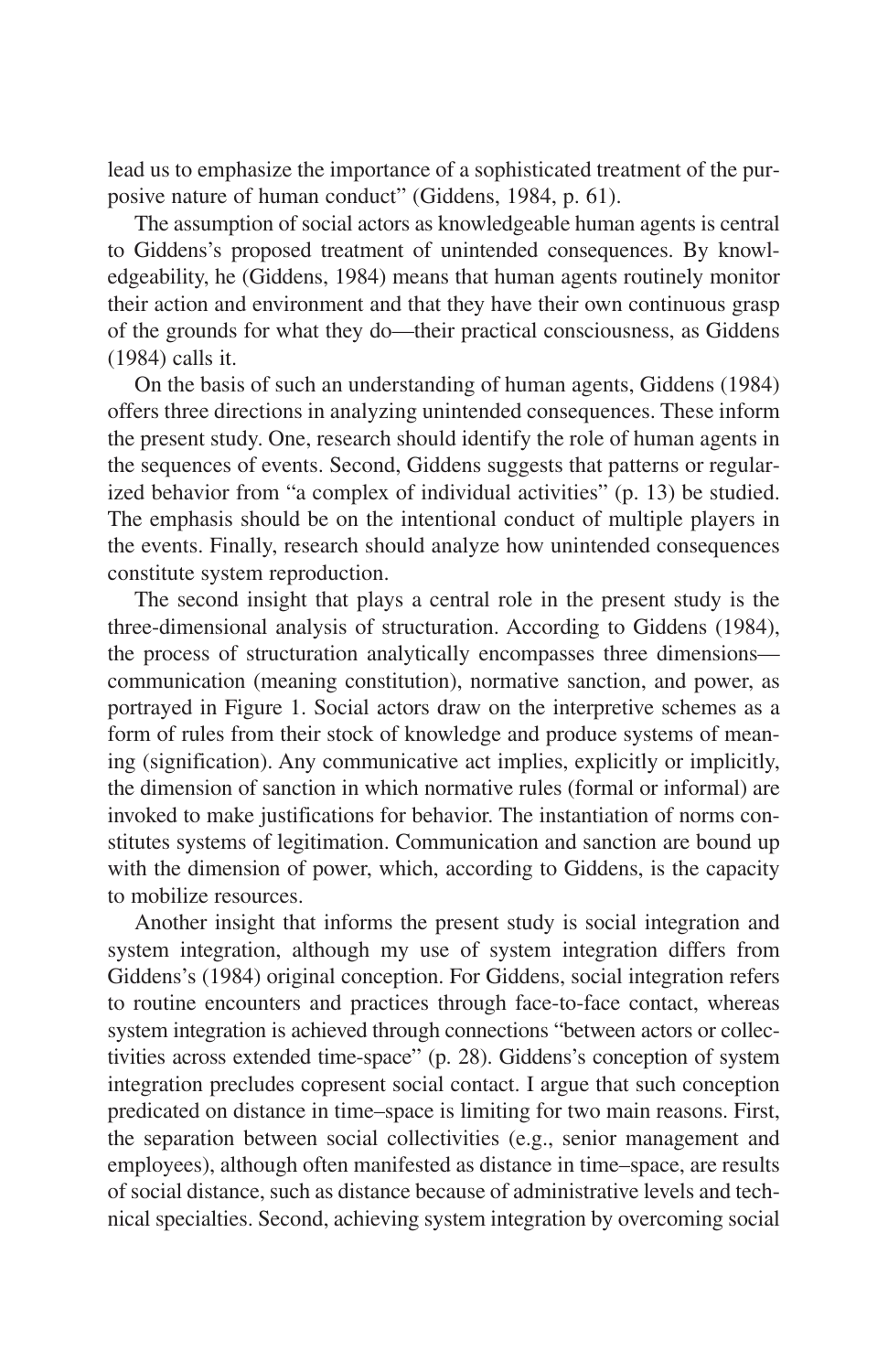

**Figure 1 Dimensions of Structuration**

Source: From *The Constitution of Society: Outline of the Theory of Structuration,* by A. Giddens, 1984, p. 29. Copyright 1984 by University of California Press. Adapted with permission.

distance requires, instead of precludes, direct contact between members from different social collectivities who do not routinely interact.

Therefore, departing from Giddens (1984), my conception of system integration includes copresent social contact between members of different social collectivities. The difference between such contact in system integration and social integration is that the former is nonroutine and often event driven. Therefore, an occasion at which a senior manager meets rank-andfile employees is considered a moment of system integration.

With the preceding structurational framework in mind, I now present a process model of unintended consequences in planned organizational change.

## **A Process Model of Unintended Consequences in Planned Organizational Change**

The process model is predicated on the structural bifurcation between senior management and employees in planned organizational change (see Figure 2). The bifurcation characterizes formal structures in complex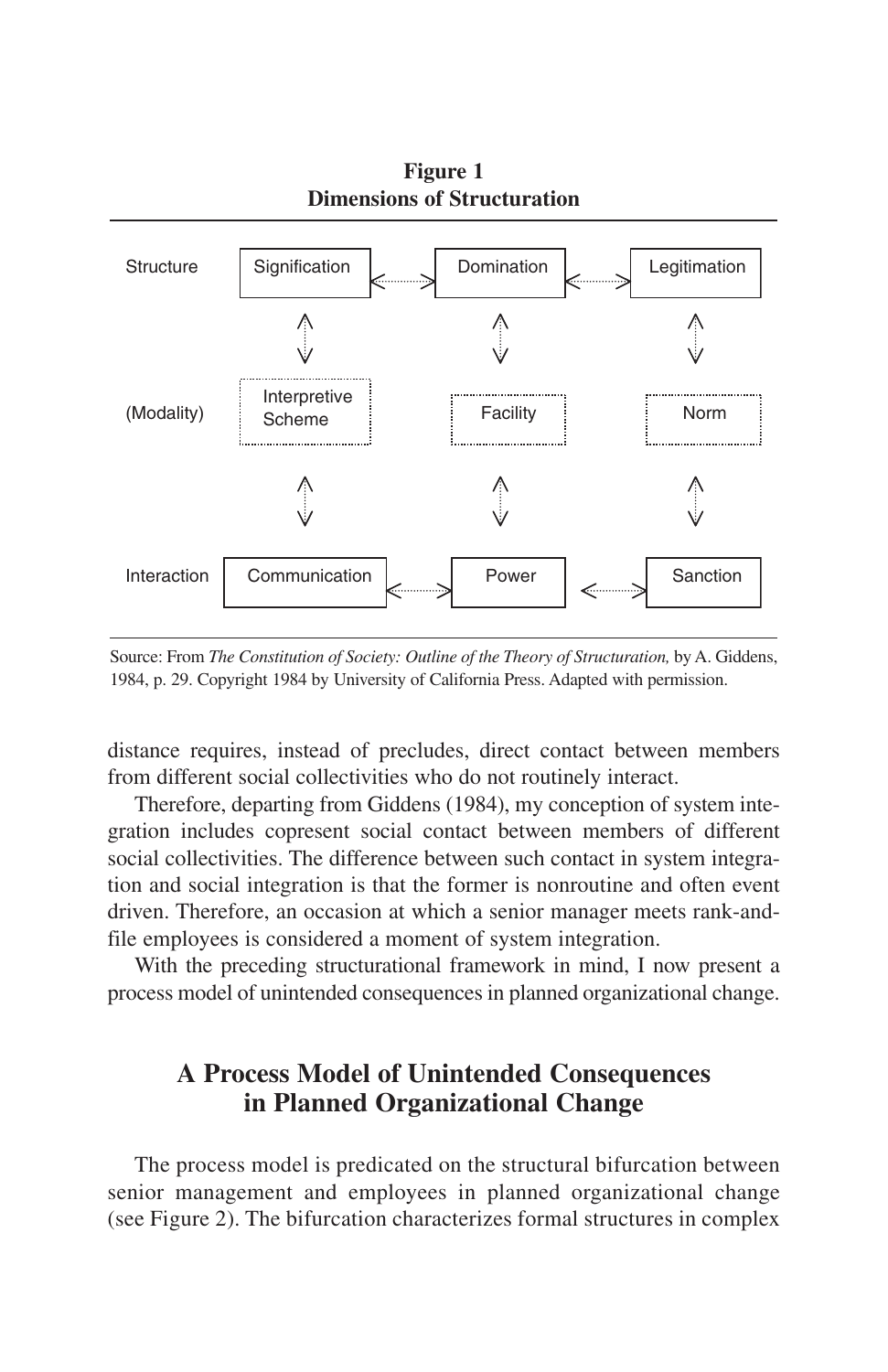|                                                                                                    | Social Integration of Senior Mgt.                                                        |                                                                                                                                                |
|----------------------------------------------------------------------------------------------------|------------------------------------------------------------------------------------------|------------------------------------------------------------------------------------------------------------------------------------------------|
| Senior Management Structure: Plan<br>S/D/L Ratio: Authoritative text                               | Senior Management Action:<br>Promoting the plan                                          | Senior Management Action: Controlling<br>domineering, defensive<br>C/P/S Ratio: Formal,                                                        |
| Distance: Hierarch/time-space<br>$\frac{1}{1}$                                                     | Critical Communication<br>Events b/w Senior Mgt.<br>System Integration<br>and Employees: | Negative Unintended Consequences:<br>Widened trust gap<br>Lost productivity<br>Increased stress                                                |
| Dialectic power relationship<br>Text vs. action orientation<br>Interpretive tension<br>in practice | Monologue<br>Negotiation]<br>[Dialogue &<br>ŏ                                            | • Accomplishment of interests on<br>Mutually acceptable change<br>[Positive Intended & Unintended<br>both sides<br>Consequences<br>initiatives |
| $\frac{1}{1}$                                                                                      |                                                                                          | Heightened morale and trust]                                                                                                                   |
|                                                                                                    | Social Integration of Employees                                                          |                                                                                                                                                |
| Employee Action: Sense making<br>C/P/S Ratio: Informal,<br>subversive, negative                    | Employee Action: Adapting/resisting                                                      | Employee Structure: Counterculture<br>S/D/L Ratio: Demoralized,<br>stressed, anomic                                                            |
|                                                                                                    |                                                                                          | しょう                                                                                                                                            |

The Process Model of Unintended Consequences in Planned Organizational Change **The Process Model of Unintended Consequences in Planned Organizational Change Figure 2**

Note: Mgt. = management, S/D/L Ratio = the three analytical dimensions of structure (signification, domination, and legitimation); C/P/S Ratio = the three Note: Mgt. = management; S/D/L Ratio = the three analytical dimensions of structure (signification, domination, and legitimation); C/P/S Ratio = the three analytical dimensions of interaction (communication, power, and sanction); b/w = between. Content in brackets indicates alternative possibilities. analytical dimensions of interaction (communication, power, and sanction); b/w = between. Content in brackets indicates alternative possibilities.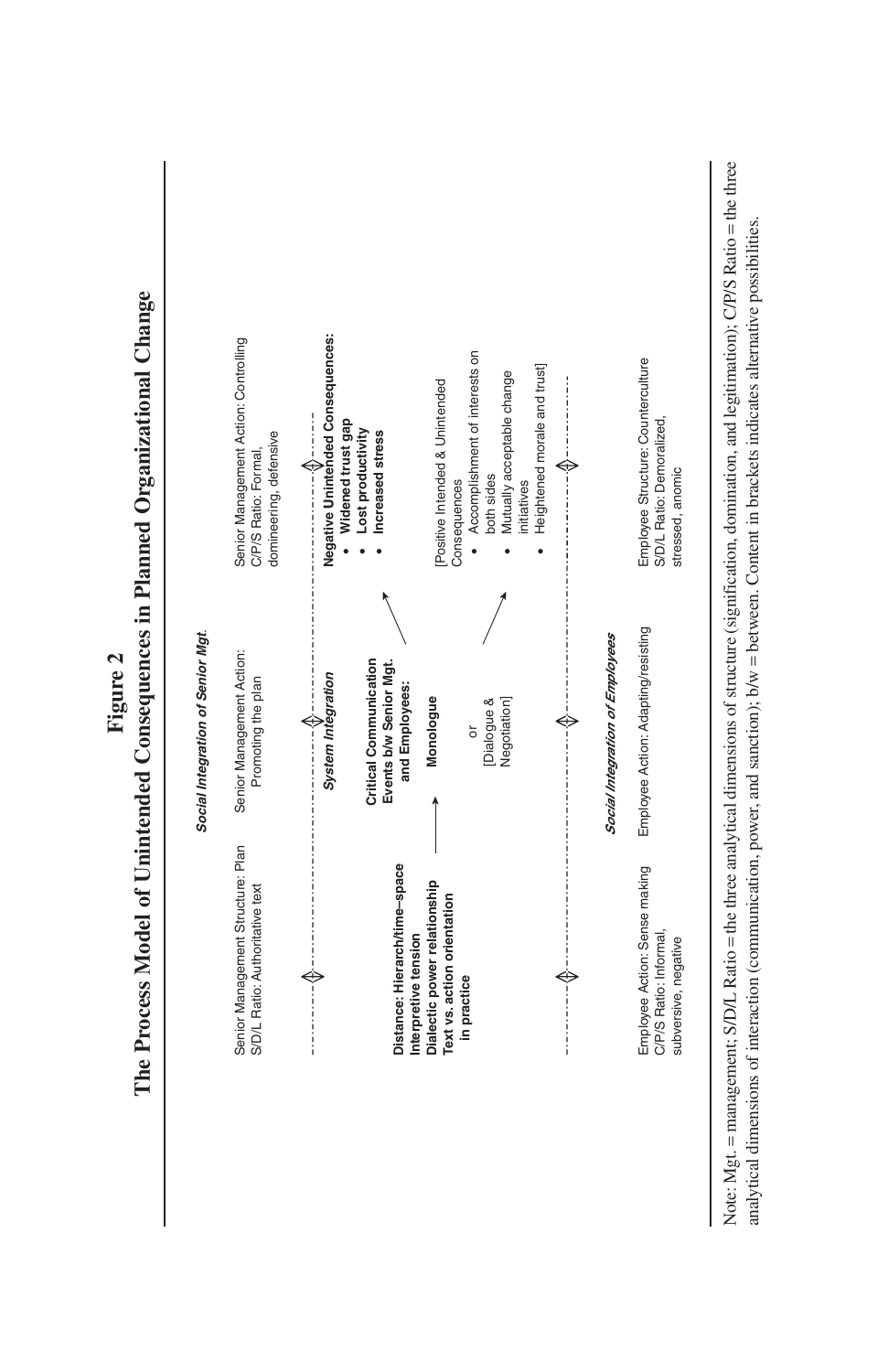organizations (McPhee, 1985, 1988, 1989; McPhee & Poole, 2001). As Giddens (1984) indicated, a formal structure does not exist except in the social practices of organizational members who appropriate administrative rules and resources (McPhee, 1989).

In planned organizational change, intensive social interactions take place on at least two levels: senior management and employees. As is often the case, social interactions at each level address different change tasks: Senior management is responsible for change initiation—to initiate new rules, procedures, and processes; inscribe them into texts; and announce and "sell" them by various means. Employees are then charged with implementation of change—to translate these texts into social practices. The former is text-oriented practice, and the latter is action oriented. This is similar to McPhee's (1989) three-site proposal: the site of conception of structures by management, the site of implementation by technical personnel to inscribe the structures in documents, and the site of reception by employees and middle managers. I combine McPhee's first two sites because they often take place simultaneously in a tight coupling of interactions. As two social collectivities, senior management and employees are time–space distanciated and take part in two separate but reciprocal processes of social integration. Unintended consequences emerge as the two levels engage and attempt to integrate. The following discussion first describes social integration at each level and then system integration across levels.

Social integration of the senior management group often includes management consultants and financial analysts in addition to senior managers. Drawing on interpretive schemes dominant or available at the time, such as total quality management, they produce a plan of change in the form of authoritative texts such as a new organizational chart and engage in actions that promote the change. These texts and promotional actions simultaneously construct an organizational reality and supply normative reasons to legitimate their characterization of the real and the proposed plan of change as well as instantiate the transformative capacity (Giddens, 1984) by which management is able to (re)allocate physical and human resources.

At the employee level, a different social integration process takes place in the practice of executing everyday work assignments while implementing newly initiated structures or procedures. As knowledgeable and self-reflexive actors, employees interact and enact a process of collective sense making through interpretive schemes unlike those used by senior management. Employee interpretive schemes are typifications of the organizational reality they retain over time from their organizational routines and memory traces of past experience, for instance, a family-friendly workplace. What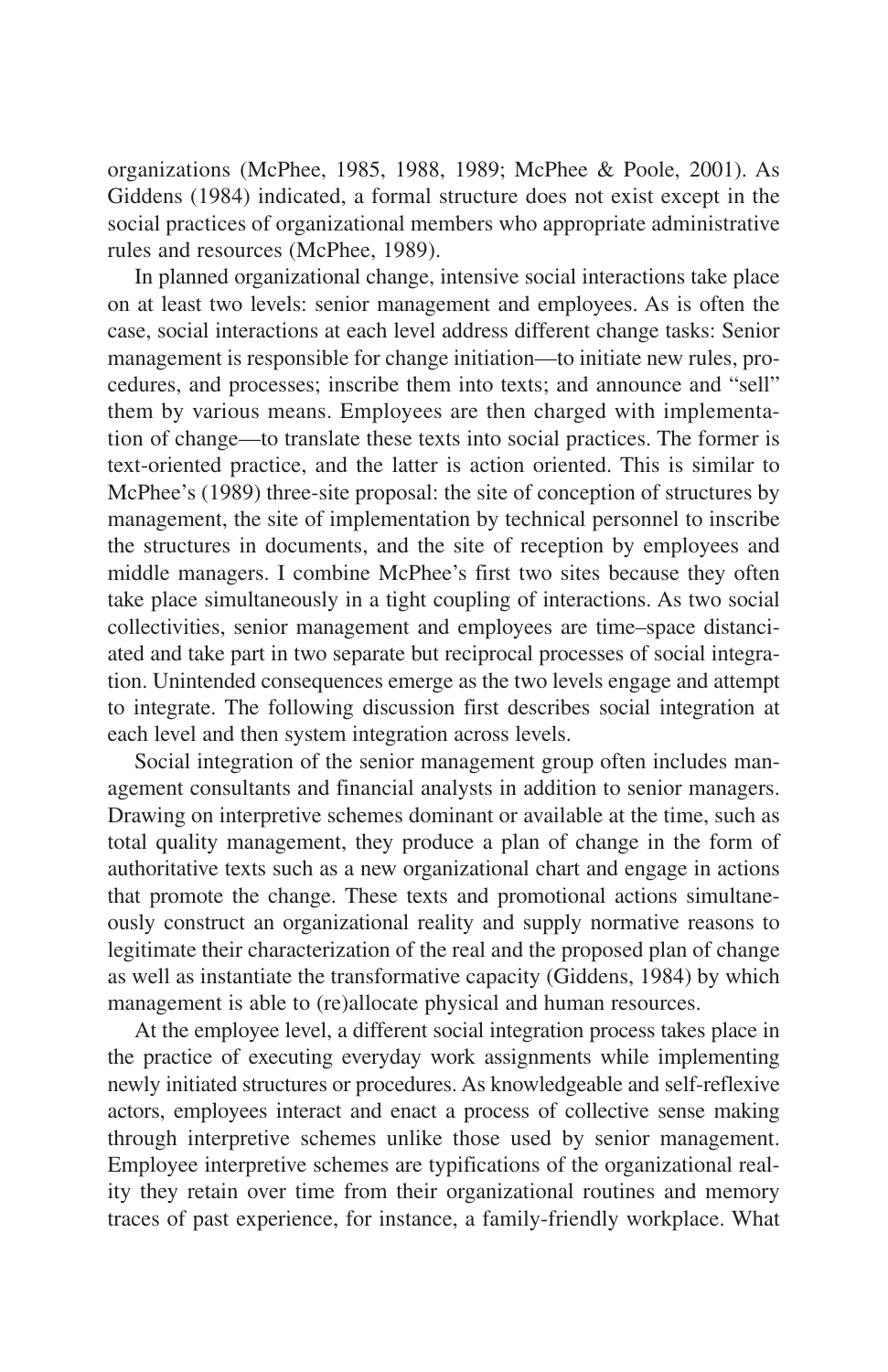total quality management means to an employee, for instance, is understood within the interpretive scheme of a family-friendly workplace. Employee interpretations of change emerge when employees reconstitute meaning of the managerial texts within their own interpretive schemes. Interpretive tensions between employees and senior management set up conditions for unintended consequences to emerge.

In addition to interpretive tensions and differences in behavioral norms (text vs. action orientation), a dialectical power relationship exists between senior management and employees. On one hand, the formal power relationship stipulates that employees have to translate managerial texts into action. On the other hand, employees possess what Feenberg (1991) called "the margin of maneuver"—a certain degree of autonomy enjoyed by employees to "redefine and modify its [domination] forms, rhythms, and purposes" (p. 86) and to influence the activities of senior management. The local work and social knowledge possessed by employees enable them to resist or subvert change and produce unintended results.

As I wrote earlier, system integration is a process in which actions of senior management and employees as two collectives interact and produce a level of systemness. Such integration demands that critical communication events take place between the two collectivities to manage the interpretive tensions, dialectical power relationship, and differences in behavior norms. The process model proposes that dialogue and negotiation in these communication events tend to produce positive change outcomes, which can be both intended and unintended. Dialogue and negotiation (Deetz, 1995) allow creation of innovative interpretations and choices that are mutually acceptable and accommodate both sides' interests. In contrast, synchronous monologues, through which one side attempts to persuade the other, will lead to negative unintended consequences because the interaction only reifies positions on both sides and escalates tensions and differences. Therefore, how the critical communication events are managed in practice further renders possibilities of escape from the managerial plan—the unintended consequences.

Having presented the process model, I now use a case study to illustrate how the model can aid our analysis and understanding of unintended consequences in planned organizational change.

## **Method**

Because my focus is the process of change, I adopted a case study approach, which is especially suited to answer process-oriented "how" and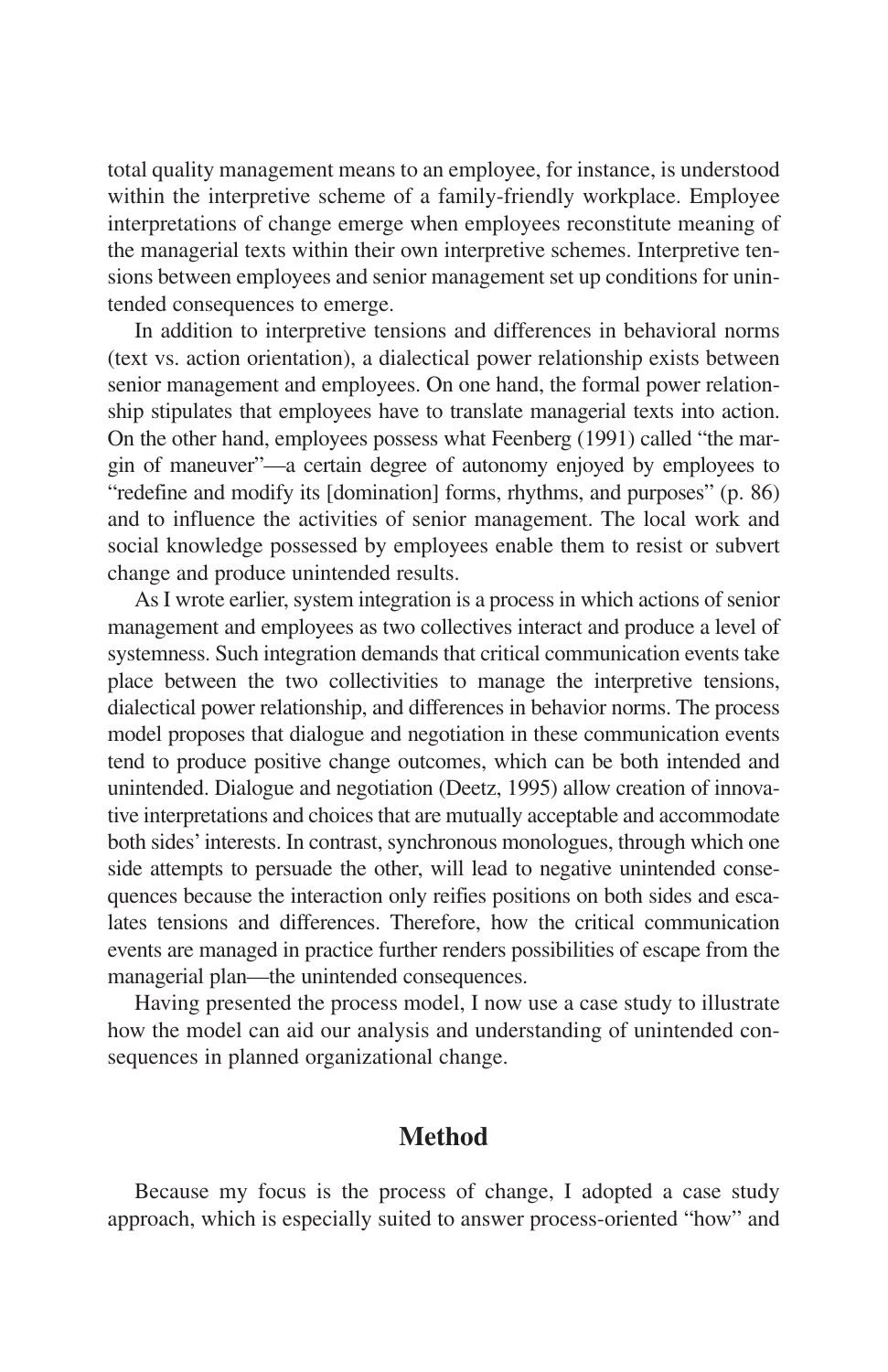"why" questions and retain real-life events (Larson & Pepper, 2003; Yin, 2003). The approach has been shown to be very effective in analyzing organizational and managerial processes in the past (Yin, 2003). This section describes the case setting and explains the procedures I used for data collection and analysis.

#### **The Setting: Midwestern Life**

Field research took place in Midwestern Life, $\frac{1}{1}$  the largest affiliate of an international financial group, Midwestern Financial, based in the midwestern United States. Midwestern Life is primarily in the business of life insurance and retirement planning. The senior management kicked off a period of planned organizational change in Spring 1998. Preceding the change, both Midwestern Financial and Midwestern Life installed new management teams. Meanwhile, decisions were made to acquire the life insurance operations of Midwestern Life's two major competitors, located in the eastern United States. The new management team of the financial group decided to overhaul its expenses to reduce costs and decentralize many of the corporate functions of its affiliates. As a result of this decision, a group of external consultants conducted a financial evaluation and soon recommended a cost reduction and restructuring plan called Accelerating the Pace (ATP). As the main affiliate of Midwestern Financial, Midwestern Life was the focus of the ATP implementation.

Against this background, I gained entry into the corporation as a full-time communication intern with my research interests revealed to both management and employees of the Department of Communication Services (CS). Before the change, CS had about 45 employees with four basic functions, which were to provide product lines with marketing communication support, assist the management team with employee communication initiatives, provide multimedia and design services, and administer business forms. As a department providing support services, CS was among the first affected by cost reduction and restructuring. This provided a useful means by which to observe both management and employee reactions and interactions during the organizational change period.

#### **Procedures**

I collected descriptive data through several qualitative methods. While working as an intern from September to December 1998, I conducted more than 500 hours of participant observation and attended two all-employee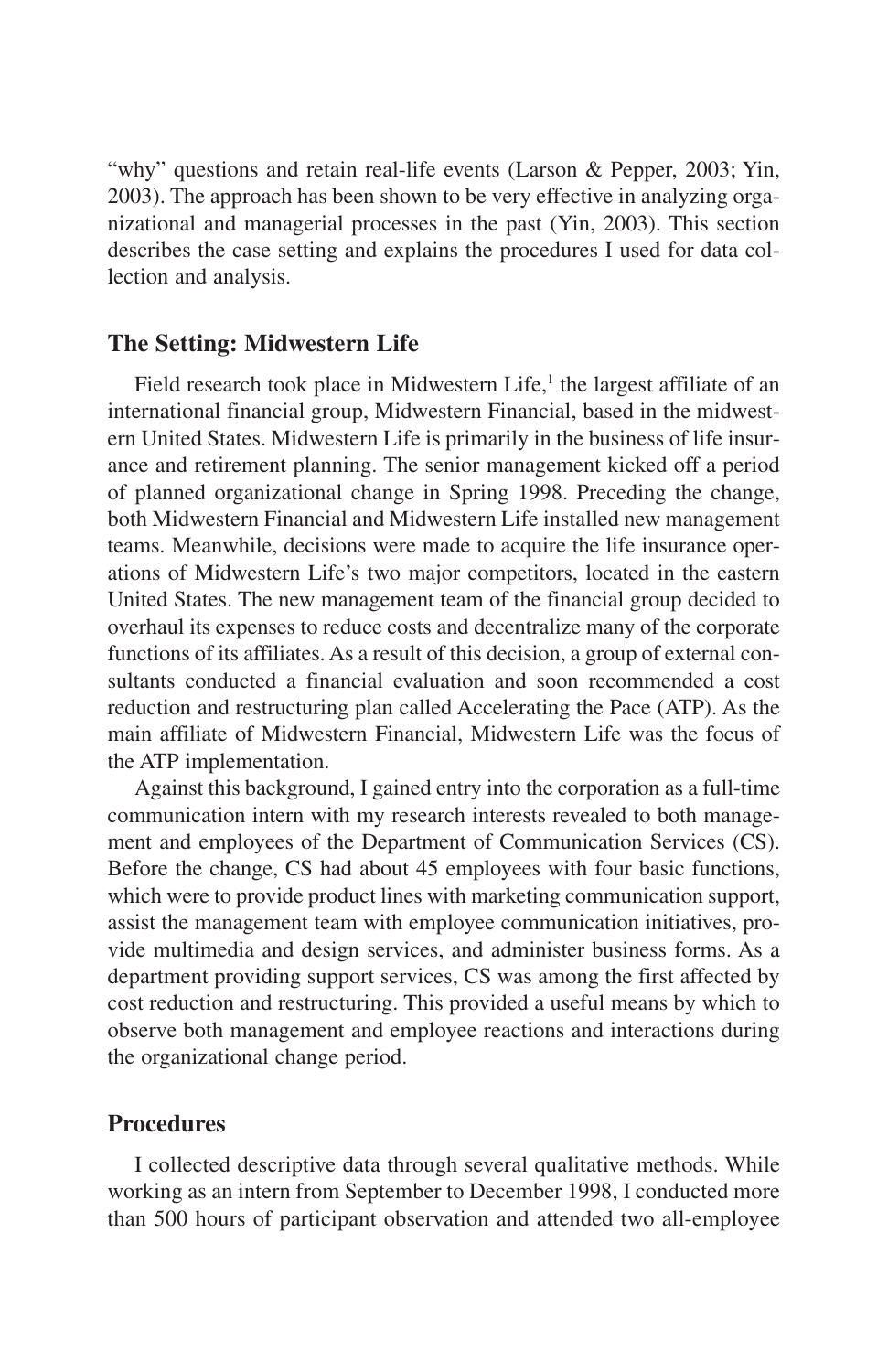meetings and three management meetings. Field notes were taken from observation. In Spring 1999, I left the organization but continued following the organizational change by returning to the site occasionally and keeping contact with my key informants in CS.

Semistructured interviews constituted another important data source. Seven employees from different positions and of different tenures within CS were interviewed. All the interviews took place in their offices or conference rooms and were audiotaped with their agreement. Although I was not able to interview members of senior management, I was able to obtain audiotapes of six management meetings. My daily contact with the CS manager, who was in frequent and direct contact with senior management, also provided me with insights about the management group. Segments of audiotaped interviews and meetings with significance were selected and transcribed. In addition, I collected organizational documents, including employee survey results, newsletters, memos, meeting handouts, e-mail exchanges, corporate external and internal Web sites, and external media coverage of the change.

Because my goal was to illustrate the use of the process model through this case study, my data analysis followed the model sequence. I first analyzed the social integration of senior management by identifying key structurational elements in this group, such as their interpretive schemes, communicative actions, and consequences. Second, I analyzed the social integration of employees in a similar manner. Third, I examined the system integration process by focusing on interpreting data related to the critical communication event, the all-employee meeting. Finally, I identified patterns of unintended consequences of change in Midwestern Life. In the following section, I present the case analysis.

#### **Case Analysis**

As defined earlier in this article, consequences of planned organizational change are unintended when they escape the intention of change planners. At Midwestern Life, unintended consequences of its change process included a widened trust gap, lost productivity, and increased work stress. My analysis traces the production of these consequences by following the analytical sequence depicted in the process model (see Figure 2): (a) social integration of senior management, (b) social integration of employees, and (c) system integration and unintended consequences.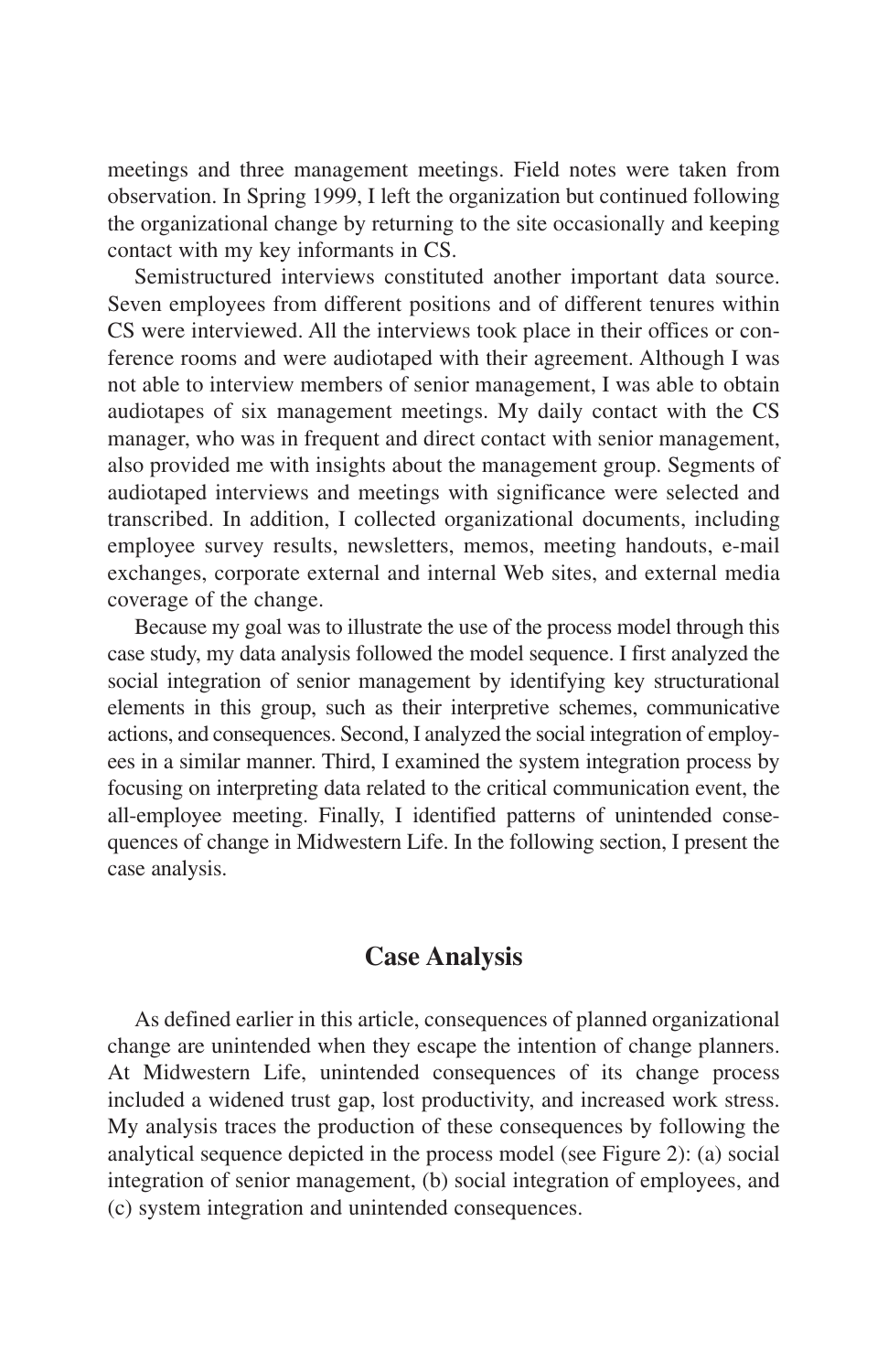#### **Social Integration of Senior Management**

For senior management, planned organizational restructuring involves drawing up a new structure and communicating it to the rest of the organization, both of which are text-oriented processes (McPhee, 1989). At Midwestern Life, the senior management authored ATP, a plan of cost reduction and restructuring, on the basis of reports written by their financial analysts and external consultants on existing operational costs in every area of the business.

The meaning of ATP grew out of various interpretive schemes available to senior management. For instance, the interpretive scheme of a competitive financial market, which a growing trend of mergers and takeovers at the time helped create, was often invoked. In a management meeting, Steve Cane, the chief executive officer (CEO), elaborated on why change was necessary and how the destiny of the company was closely related to the company's stock value: "The stock is worth more so that we are better able to control our own destiny. It is more difficult for someone else to buy you because they've just got to pay more money for the company." The rule of a competitive financial market prescribes that to boost a company's stock value, the company could grow in size through acquisition and cost reduction to enhance the expectations of the Wall Street financial analysts and by improvement of the company's performance. Improvement of a company's performance depends on long-term efforts, but acquisition and cost reduction initiatives can produce immediate effects:

If we do not do that [cost reduction], [the CEO continued his rationalization in another management meeting] I'm pretty sure we will have a reduction in our Best [a credit rating organization in financial services industries] rating. If we have a reduction in our Best rating, we will have a hard time generating the kind of new business we need to generate to get the results that we need to get. So we don't have a choice in this.

The CEO presented an exigent "big picture" and the necessity to adopt shortterm strategies—acquisition and cost reduction through restructuring.

The very depiction of an organizational reality is simultaneously legitimation. The CEO implied the normative nature of how a free market operates; that is, the fate of a company is subject to the "invisible hand" of the capitalist market game. Legitimation here functioned as a discursive closure (Deetz, 1992) where the free market as epitomized in stock values was invoked as a higher order that would control the destiny of anyone who dared resist its power. The invocation of the higher order precluded or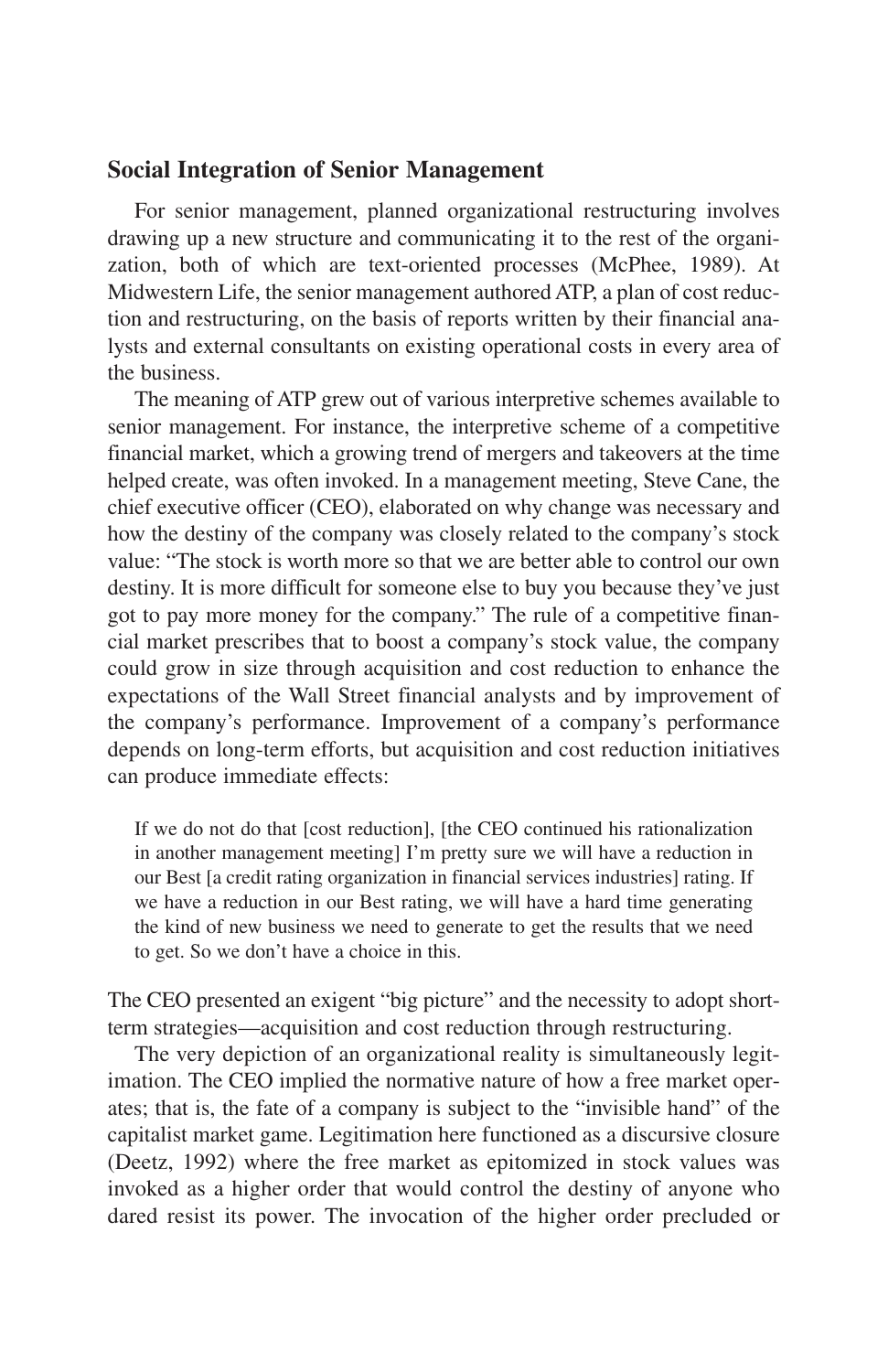foreclosed the possibility of communication about other change paths and concealed the problematic nature of the stock game. Therefore, the communicative actions of senior management embodied and instantiated a process of domination.

Senior management appeared to understand the importance of communication in the process of change. To ensure quality communication, the senior management formulated a communication standard, we will "tell you what we know when we know it." In a memo, the vice president of facilities and services commented that the risks in not adopting this standard were "no consistency in how/when employees receive information, messages misunderstood, and trust gap [widened]." The benefits were that "employees hear news from the company first versus from media [and] grapevine; the standard establishes management credibility."

The rationalization by the CEO regarding this communication standard was, in his own words, that

people are [really] curious about what is happening and what is going to go. [There are], in case of anything that happens, a number of things that you have to consider in order to get to what you believe at that time is the very best answer that you are going to come up with. So to go through the things that are being considered is not productive. We don't know things until we really know them. When we're thinking about the possibilities of things, we don't really know things. And it is not productive to be sending out information on that.

For senior management, what should have been communicated were decisions that had been made instead of those under consideration or debate. Good communication meant to transfer those conclusive decisions to employees in an open, immediate, and consistent manner.

Reacting to employee requests for more information about potential changes, the CEO said in a management meeting,

People [want] to know what is going to happen with their jobs and that sort of thing, and we are continuing with the practice of saying, "We'll tell you what we know when we know it." There are some people who are convinced that we have made some decisions that have not yet been made and so they are kind of saying, "Why don't you tell us what you've decided?" Well, it hasn't been decided yet. When it's decided, we will let people know.

The validity of this management mantra, to "tell you what we know when we know it," made sense within the interpretive scheme of the Taylorist division of labor. That is, the managerial class is privileged with the right to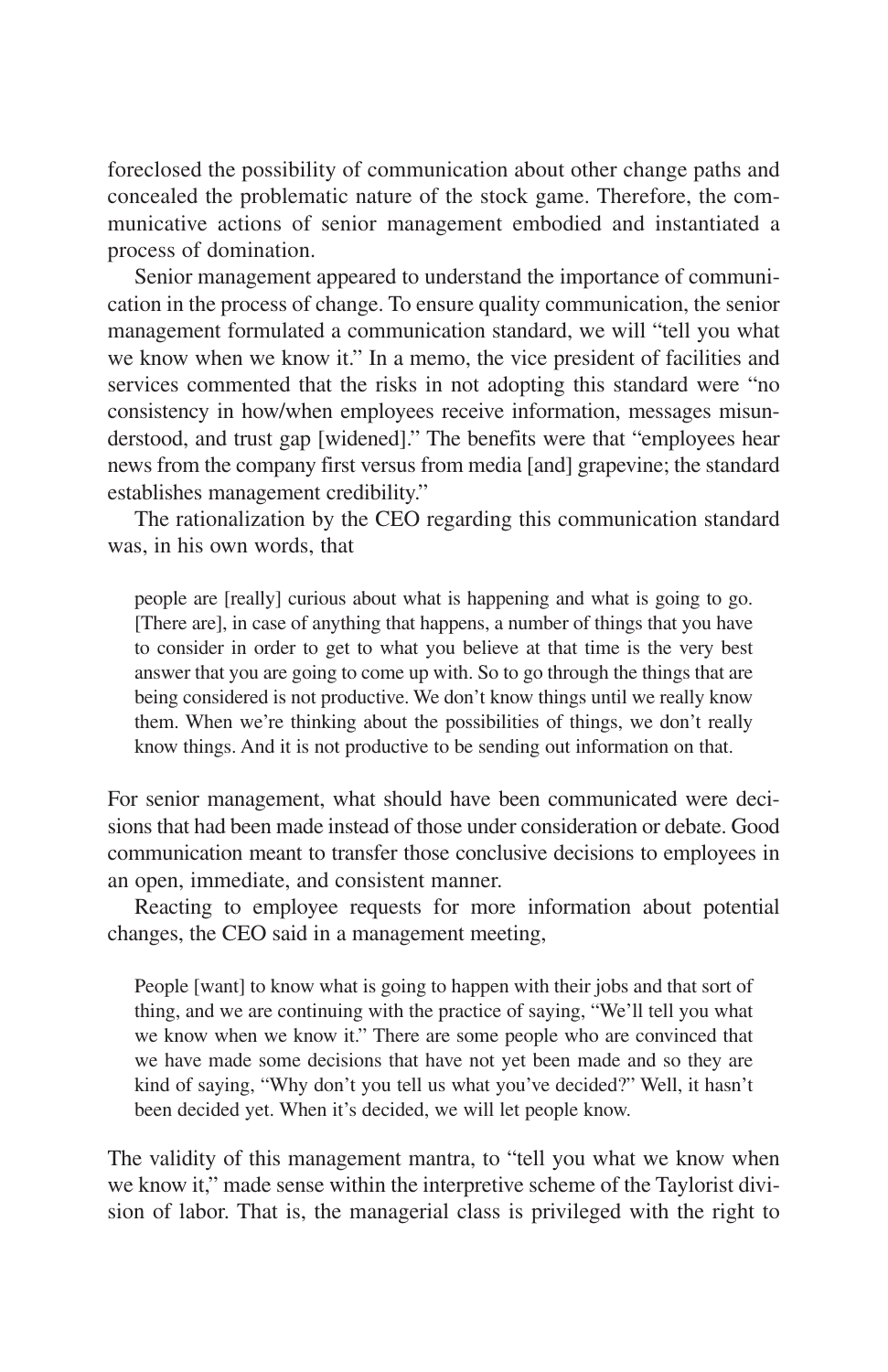conceptualize work—"to know" and "to consider" and the ability to know "the best way" of getting work done. Workers are given the task of execution. Strategic decision making is the prerogative of senior managers. Information is a scarce, discretionary resource over which management has tight command and through which the structure of domination is reproduced in the workplace.

As shown above, the social integration process among the senior management created a plan of change in the form of authoritative texts. Communicating those texts, on one hand, constructed a managerial version of organizational reality imperative to change, and on the other hand instantiated and perpetuated the structure of control and domination. Their communicative actions sowed the seeds for unintended consequences.

#### **Social Integration of Employees**

Unlike change initiation characterized by text-oriented practices by senior management, change implementation at the employee level is action oriented. The new structures presented by senior management in textual forms do not furnish employees with local-situational rules of practice regarding how to get their jobs done and what the changes mean to them locally (i.e., social relationship, career, etc.). The change imperative constructed by senior management had to be made sense of and rearticulated within the interpretive schemes available to the life-world of employees. The seeds of unintended consequences continued to grow in the sense-making activities during the process of implementation. As one employee observed,

People at the top, they are looking at big pictures and most of their big pictures are confidential. They can't tell people at our level of what the goal is . . . but at the same time cut expenses. . . . I don't blame them for these changes where it's a confidentiality issue where they make these changes. They hope the change goes as planned, but you know, the real picture that they want to get to they really can't.

The "real picture" is one that employees constructed mostly in "small talks" along the grapevine. Previous research has confirmed that the grapevine is most active when there is great upheaval and change in organizations (Davis, 1953). The grapevine carries information that helps organizational members make sense of organizational events (Harris, 1993). Constructing the real picture was a form of resistance or subversion and produced a counterculture.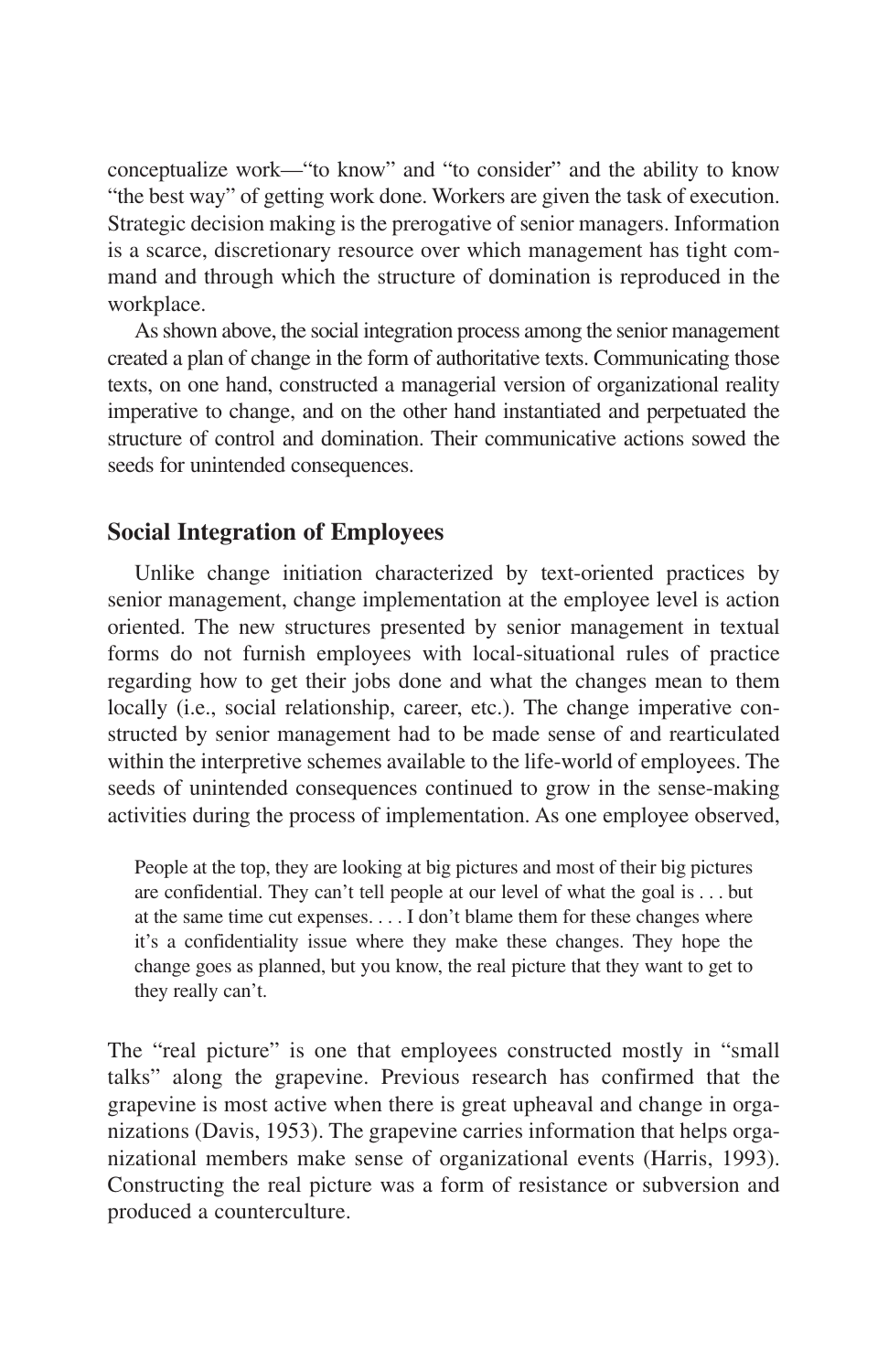Employees constructed this real picture on the basis of the many contradictions experienced between the current managerial practices, the values espoused by senior management, and employee sedimented knowledge about the organization from the past. Three themes characterized this real picture. The first theme is secrecy. To management, as I stated earlier, the communication standard "tell you what we know when we know it" was associated with openness, consistency, immediacy, and honesty, which made sense when considered within the Taylorist interpretive scheme and when communication meant conveyance or transmission of a decision from managers to employees. To employees, however, open and honest communication meant being informed and involved in the decision-making process. When the senior management failed to inform and involve employees and when information in the decision-making process first appeared in local media, secrecy was no longer an overstatement for many.

For instance, information regarding a potential relocation of the corporate headquarters of Midwestern Financial first broke out as headline news in major local newspapers. Employees were shocked and furious. "You [the senior management] will not come out and tell us Midwestern will remain in [this town] for years to come," one employee wrote in an employee survey. "If the corporate center leaves, no one will guarantee the rest of Midwestern will remain. . . . Complete honesty would be nice." Another employee commented in an interview, "One of the things that I respected Midwestern for was that they tried to be candid and honest. But I think that has slowly deteriorated. There is not the same openness."

The second theme is betrayal. Until this change process took place, loyalty had been a company value in which employees at Midwestern Life took pride. Managerial actions were naturally interpreted within the interpretive schemes of lifelong employment and social responsibility. Current layoffs contradicted the value of loyalty. A team leader in CS who had been with the company for 9 years related to his coworkers, "I suddenly realized I may not retire from this company. . . . The company really doesn't owe you anything. You like to believe that they do." Another employee observed,

The work force that [Midwestern] has carefully built over the years is one which has given up evenings with family and time on weekends to get the job done and done right. . . . If you want a loyal, helpful, can-do attitude, you've got to provide the work environment to foster it. [Midwestern] knew that once upon a time.

The third theme is unfairness. Following the cost reduction plan, the senior management announced a series of benefit reduction measures, such as closing the employee library, reducing paid time off, and increasing the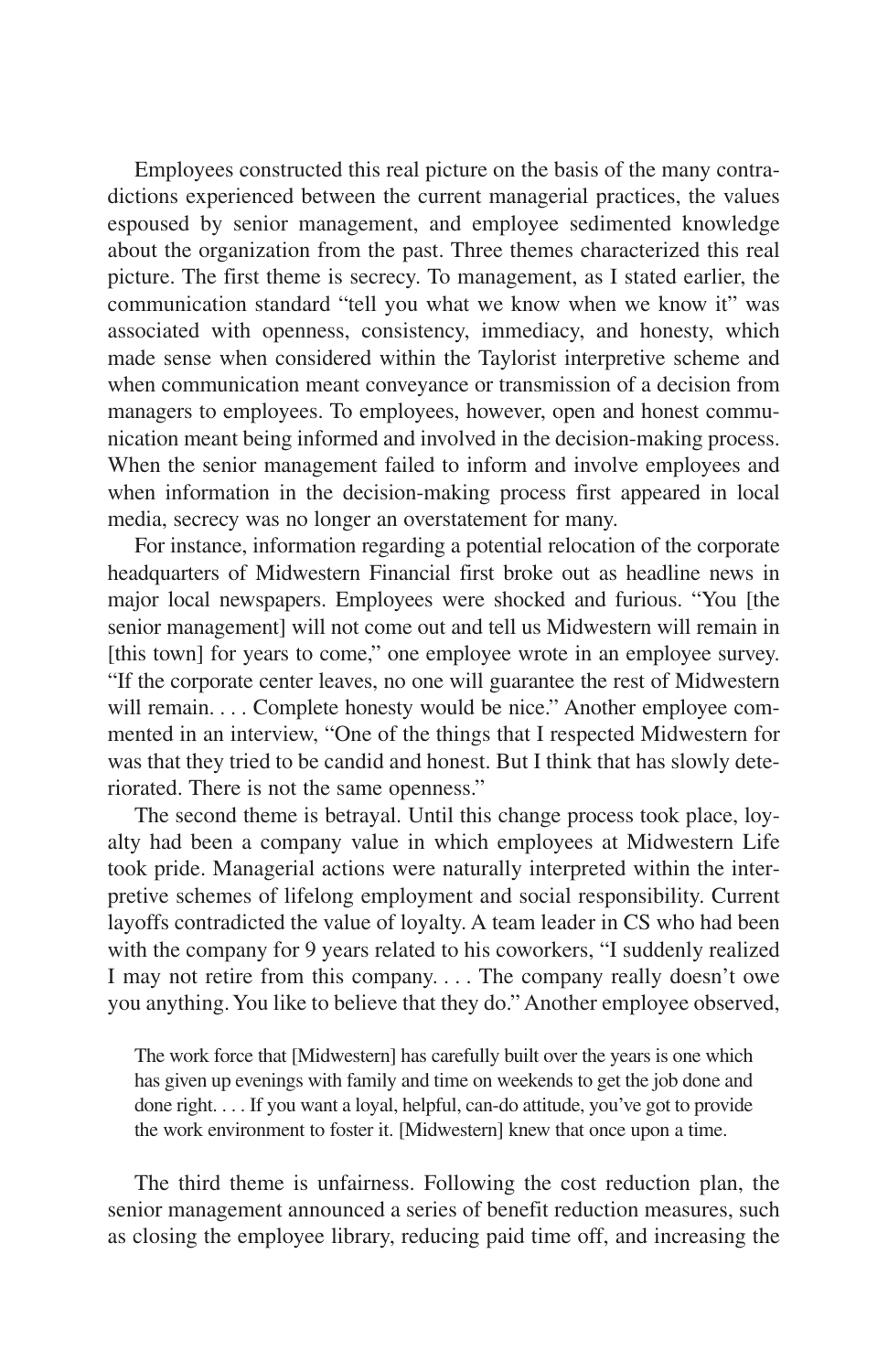price for the fitness center and cafeteria. One employee reflected, "Some of these [changes] are good and fair to ask of the employees at this time of need. However, it is not good management . . . to ask employees to accept necessary change without top management giving something, too."

Taken together, the intensive sense-making activities among employees concerned the management of Midwestern Life very much because these small talks constituted a counterculture or reality that resisted and subverted the one prescribed by the senior management.

#### **System Integration and Unintended Consequences**

The above analysis demonstrated the intended actions of senior management and the growth of a counterculture constituted of employee communicative actions. The process model suggests that to achieve a certain degree of alignment or integration requires some critical communication events between senior management and employees. How the meaning of change is negotiated or reconstructed in these events can shape the trajectory and consequences of the change process. In Midwestern Life, such communication events took place in the form of all-employee meetings.

Although providing an opportunity for dialogue and negotiation, the allemployee meetings were, in fact, marked by synchronous monologues, in which mutual understanding failed to occur and each social collective merely reproduced its own view regarding the other and the ongoing change. Let's take a close look at an exchange between the CEO and an employee during one question-and-answer session of the meetings:

- Employee: I know there are changes and changes continuously going on, but when can we have more of an idea of who is where and who the people are that we're supposed to work with? I know that we worked with a lot of people before and we're not sure if they are there or not anymore and it is difficult to sometimes do business like that. . . . How are we going to solve that?
- CEO: Well, we do have communication people in Midwestern Life and the intention is to tell you what we know when we know it and Keith [vice president of Human Resources] for example put out some information on what was happening. . . . [Turning to Keith] *I don't know if you've put out any kind of org. chart* [italics added]?

First, this interaction demonstrated the difference in behavior norms, one of the causes of unintended consequences. The employee was oriented to action: Structural problems were experienced in action. However, the CEO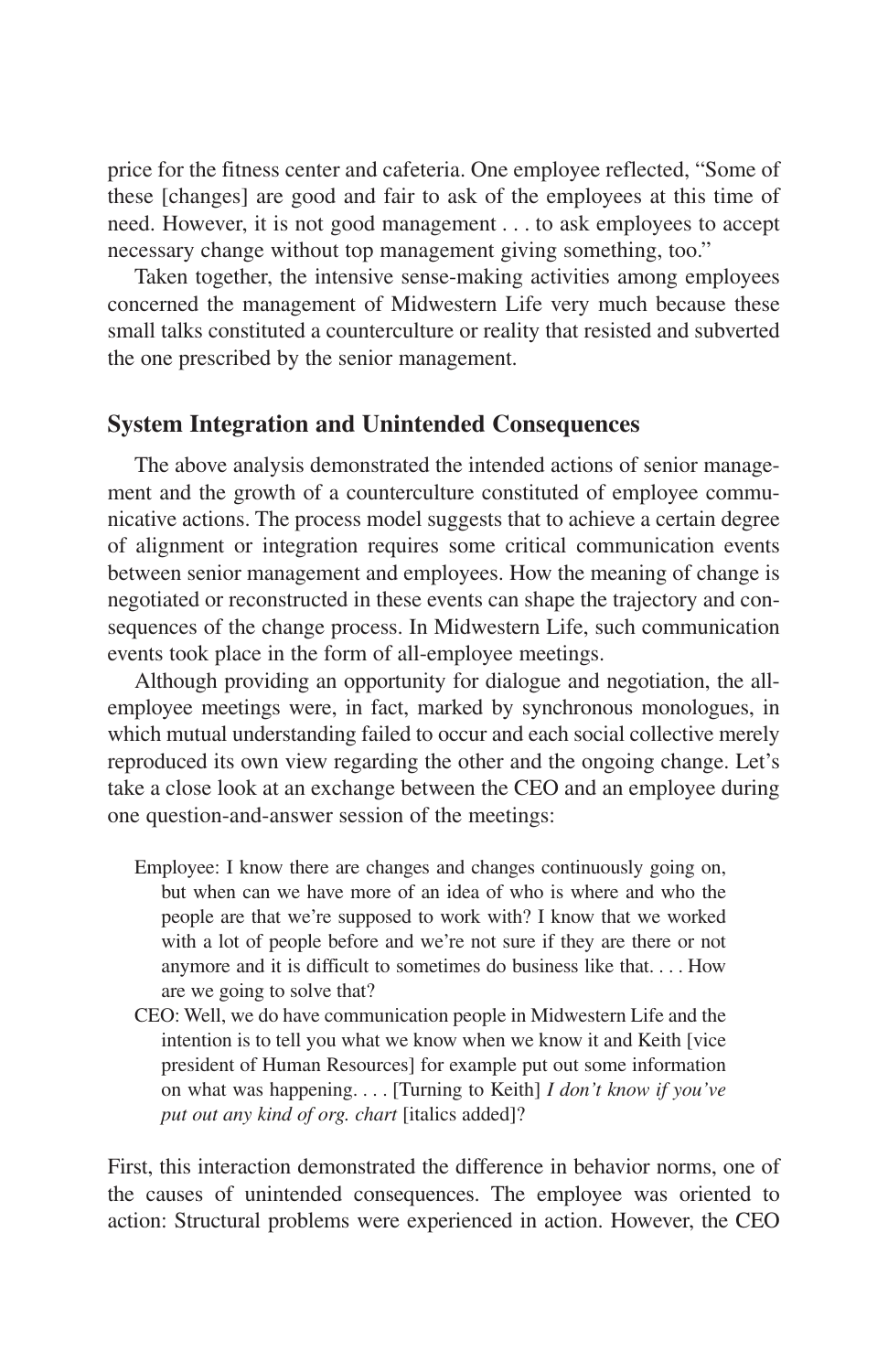representing the senior management group resorted to the text-oriented norm: Structural problems were experienced in texts (budget plans and organizational chart), and action was only assumed and implied. Referring to organizational charts, therefore, is a normative managerial response. To senior managers, organizational charts of new structures represent or reflect an exterior reality in which who should be working where in what capacity is fixed.

However, following an action-oriented norm, employees were looking for a social integration solution accommodating a situation of copresence among employees. A new structure only made sense when instantiated in action. Constrained by the text-oriented norm and steeped in the Taylorist ideology, however, the CEO was able neither to appreciate the processes in which new structures were being implemented in action nor to involve employees in conceptualizing new work structures. Reiteration of the mantra "tell you what we know when we know it" only reinforced the impression of insincerity and secrecy that employees had about management.

In addition to the clash of behavior norms, the interpretive tension, instead of being resolved in this meeting, continued to grow, as seen in the following exchange:

- Employee: Steve [the CEO], as an employee who just recently reached 15 years of service with this company, I have to ask because for the next 5 years my vacation schedule does not change. To me, I feel like you are penalizing people who have been here for a long time. We're devoted to this company, we continue to work here, but we don't add any additional vacation time, whereas people who have put in 5 years of service have suddenly jumped to 3 weeks, and it took me 10 years to get to 3 weeks of time. So I guess I feel like those of us who are devoted, who have been here 15 to 20 years, why don't we keep adding 1 day? We have to wait until we've been here 21 years before we start getting another day?
- CEO: Well, I understand that it would be more generous if we gave you more vacation, but we give a vacation that is competitive in the marketplace. We could solve that problem by changing it for people that have been here 6 years and giving them less vacation, but that is not really a change that I want to make. . . . I think overall what we want to do is we want to have a package of things that are competitive in the marketplace and we believe that we have that. I understand what you're saying, but you know all of that has a cost to it and what we have to do is what's competitive in the marketplace and I think we've got a pretty good balance in what we've done here.

In this exchange, the interpretive schemes of fairness and loyalty clashed with that of market competition. What is more interesting is that the CEO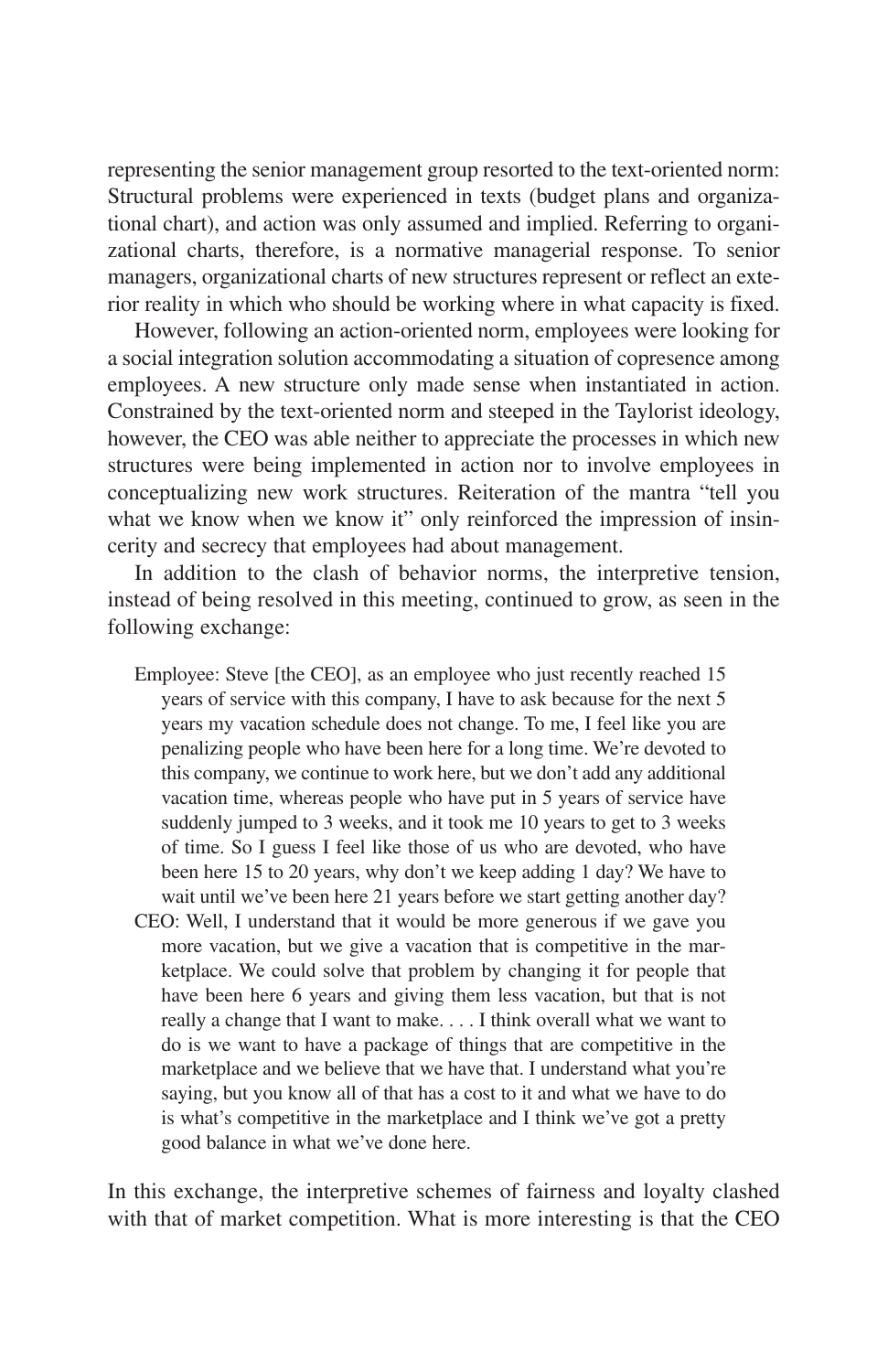decided to close the conversation by asserting his confidence in the senior management decision. An opportunity was certainly present at the moment for the CEO to reframe the meaning (Fairhurst, 1996) by, for instance, talking about other corporate actions that reward loyalty or by soliciting innovative suggestions from employees on how to reward loyalty while maintaining market competitiveness. However, the CEO failed to take this opportunity. In spite of the meeting's good intention, a dialogue failed to happen.

The unsuccessful all-employee meeting allowed the production of unintended consequences to persist and culminate in several forms. First, a widened trust gap became evident as the change process unfolded. Exasperated when their well-intended communication practices resulted in rampant rumors, the senior management accused employees of rumor mongering and undermining the change. "I don't like water-fountain exchanges," claimed the vice president of facilities and services in an information-sharing meeting with CS employees. "Those small-talks are really counter-productive." In another meeting with his employees, the vice president started the meeting by saying, "What's going on? I can see a kind of rumor going on your face." The CEO commented in a management meeting,

There are a whole bunch of people that don't get it [the reasons for the change] yet. . . . There are, kind of, two different categories of people that don't get it. There are those that truly don't understand. . . . And there are those who don't want to understand. If they are going to poison the system, we've got to deal with that. We can't have poison in the system.

Second, at the psychological level, increased stress was apparent among organizational members. For instance, a theme of casualties and victims ran through employee discourse. The metaphor of "war" was used to describe their experience in the change process. As an employee stated in an interview,

It [the change process] was like a war or a battle. It's like . . . who's going to get hit. "Oh, no, they got hit," and you said, "Oh, it wasn't me." And when we got hit, we got cut back, it was hard.

Finally, much productivity was lost through this process. Although no exact numerical indicator of productivity loss existed, my observation provided such evidence. For instance, much management time was spent on combating rumors circulating among employees and local media. The manager of CS reported frequent, intense meetings with the senior management team in which remediation strategies on improving employee relationships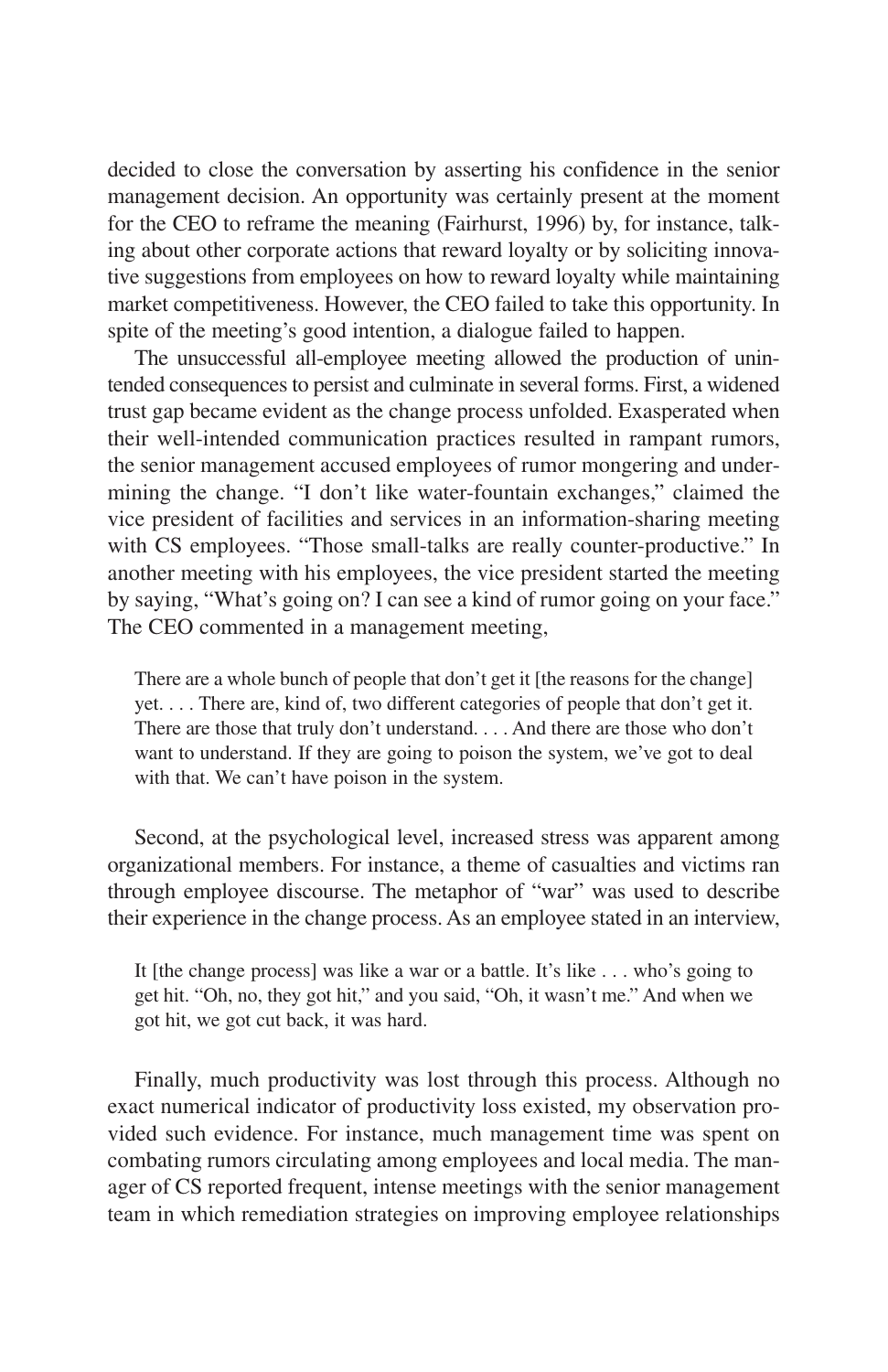and morale were discussed. Employees spent much energy managing the uncertainty regarding their own job future.

In summary, these unintended consequences were the results of intentional actions of managers and employees as knowledgeable social actors. The analysis thus far has illustrated how tensions in communication, power, and normative behaviors, together with the failed critical communication event, contributed to the production of these consequences.

## **Conclusion: Implications for Theory and Practice**

This analysis has demonstrated the applicability of the process model in understanding planned organizational change. In this section, I discuss the implications of this model for change management theory and practice. First, unlike many existing episodic change models that stress senior management as change agents (Ford & Ford, 1995; Lewin, 1947; Stacy, 1996; Tushman & Romanelli, 1985), the process model emphasizes that both senior management and employees are change agents positioned in two different roles: initiation and implementation, respectively. The intentional activities of the two groups are reciprocal and result in consequences for a change process.

This reciprocal view has significant implications for theoretical development regarding episodic change. For instance, Ford and Ford's (1995) conversational framework limits its attention solely to managers as change agents. I have demonstrated that conversations between management and employees can easily become synchronous monologues because of time–space and socially distanciated organizational positions, different interpretive schemes, and a dialectic power relationship. Foregrounding the role of communication, the process model provides the basis on which future research can build a true conversational model of planned change that involves employee participation.

Second, the process model extends Van de Ven and Poole's (1995) process theories of change. In their typology of change theories, Van de Ven and Poole depicted four ideal motors of change: life cycle, teleological, dialectical, and evolutionary. Each motor describes a different mechanism of change. The typology is an open framework in which the combination of various motors can lead to new theories of change. The process model in this study combines teleological and dialectical motors. On one hand, the model depicts change as following the initialization–implementation– integration sequence driven by a teleological motor; on the other hand, the dialectical motor works through various tensions emerging from the dualities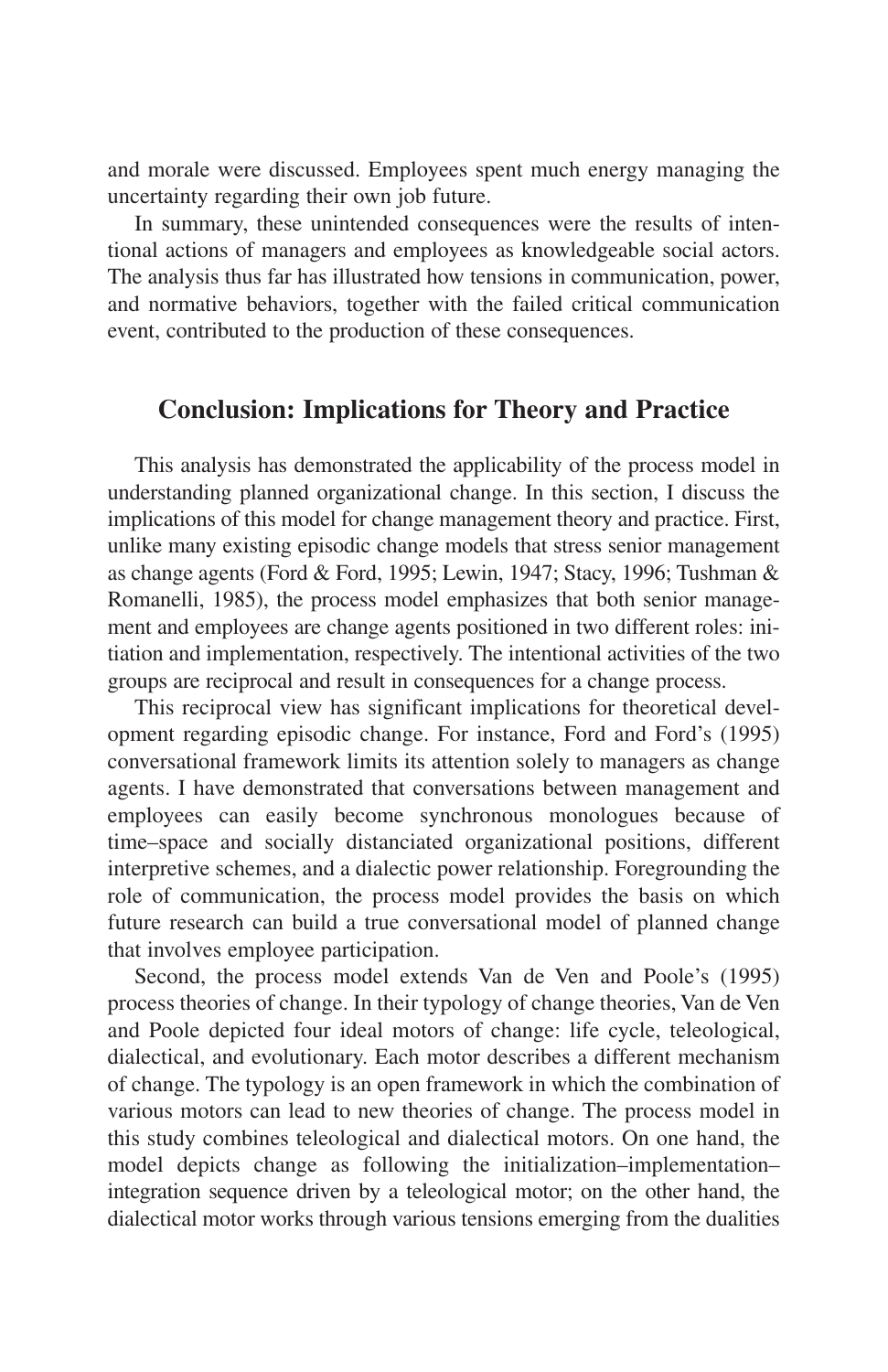of management and employees as antithetical entities, producing unintended consequences and shaping the overall direction of an organization.

Third, the process model sets the stage for future development in several areas. First of all, the current model treats formal organizational structure as a two-level hierarchy with senior management and employees as two homogeneous groups. Such treatment offers simplicity, which is needed in this initial formulation of basic model structure and central concepts. Future development may build in the complex role of middle management (McPhee & Poole, 2001) and the often conflict-ridden and dynamic relationships among various employee groups (Martin, 2002). Second, future development should incorporate the part that local community and media play in the production of unintended consequences. This is especially important for large organizations such as Midwestern Life, whose decisions are often consequential to the prosperity of their local communities and scrutinized by local, if not national, media. The boundaries between internal and external communication of an organization collapse very quickly (Cheney & Christensen, 2001). Hence, a fully developed process model should address multiple constituencies of an organization (Deetz, 1995) and their intended actions.

In addition to its theoretical implications, the process model offers practical insights on managing planned organizational change. First, senior managers should recognize that reconstitution of the meaning of change is an inherent part of change implementation by employees. Translating new rules and structures into everyday practice, employees demand a new discourse that can help construct coherent meaning in their continuous flow of work experience. Senior managers should be able to facilitate this process of sense making instead of rejecting or suppressing it.

Second, the process model allows change planners to understand that although paradoxical, indeterminacy is the nature of planned organizational change. As the model suggests, the bifurcation of senior management and employees structurally creates two separate social integration processes. Tensions of communicative actions, power, and norms arise when the two processes integrate at the system level. The results, including unintended consequences, of a change process depend on how tensions are managed in the moment-by-moment local situations. To facilitate system integration and manage tensions, senior managers should be able to create opportunities of employee participation in change initiation, attend to critical communication events by emphasizing dialogue and negotiation, and participate themselves in change implementation among local employee groups. Such two-way participation will foster shared interpretive schemes and transform tensions into constructive energy.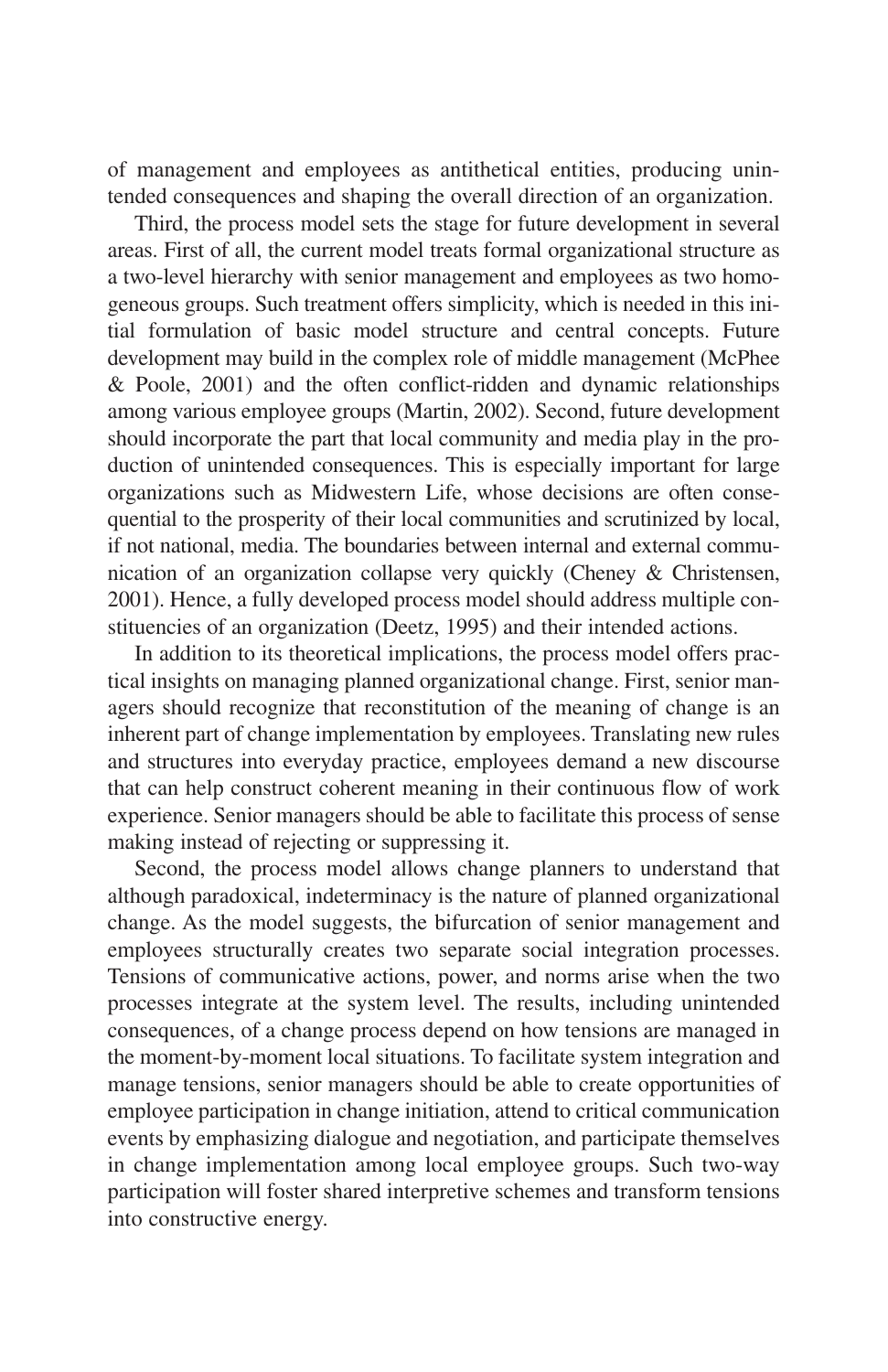### **Note**

1. Pseudonyms were used for the organization and all the participants involved to protect their confidentiality.

### **References**

- Armenakis, A. A., & Bedeiam, A. G. (1999). Organizational change: A review of theory and research in the 1990s. *Journal of Management*, *25*, 293-315.
- Banks, S. P., & Riley, P. (1993). Structuration theory as an ontology for communication research. *Communication Yearbook, 16,* 167-208.
- Barley, S. R. (1986). Technology as an occasion for structuring: Evidence from observation of CT scanners and the social order of radiology departments. *Administrative Science Quarterly, 31*, 78-108.
- Bastien, D. T., McPhee, R. D., & Bolton, K. A. (1995). A study and extended theory of the structuration of climate. *Communication Monographs*, *62*, 87-109.
- Berends, H., Boerstna, K., & Weggeman, M. (2003). The structuration of organizational learning. *Human Relations*, *56*, 1035-1057.
- Burke, W., & Litwin, G. (1992). A causal model of organizational performance and change. *Journal of Management, 18*, 523-545.
- Callahan, J. L. (2005). Reversing a conspicuous absence: Mindful inclusion of emotion in structuration theory. *Human Relations, 57*, 1427-1449.
- Cameron, K. S. (1994). Strategies for successful organizational downsizing. *Human Resource Management, 33*, 188-211.
- Chanal, V. (2004). Innovation management and organizational learning: A discursive approach. *European Journal of Innovation Management, 7*, 56-65.
- Cheney, G., & Christensen, L. T. (2001). Organizational identity: Linkages between internal and external communication. In F. M. Jablin & L. L. Putnam (Eds.), *The new handbook of organizational communication: Advances in theory, research, and methods* (pp. 231-269). Thousand Oaks, CA: Sage.
- Conrad, L. (2005). A structuration analysis of accounting systems and systems of accountability in the privatized gas industry. *Critical Perspectives on Accounting, 16*, 1-27.
- Czarniawska, B., & Joerges, B. (1996). Travels of ideas. In B. Czarniawska & G. Sevon (Eds.), *Translating organizational change* (pp. 13-48). New York: Walter de Gruyter.
- Davis, K. (1953). Management communication and the grapevine. *Harvard Business Review, 31*, 43-49.
- Deal, T. E., & Kennedy, A. A. (1982). *Corporate cultures*. Reading, MA: Addison-Wesley.
- Deetz, S. A. (1992). *Democracy in an age of corporate colonization: Development in communication and the politics of everyday life*. New York: State University of New York Press.
- Deetz, S. A. (1995). *Transforming communication, transforming business: Building responsive and responsible workplaces*. Cresskill, NJ: Hampton Press.
- Dirsmith, M. W., Heian, J. B., & Covaleski, M. A. (1997). Structure and agency in an institutionalized setting: The application and social transformation of control in the Big Six. *Accounting, Organizations and Society, 22*, 1-27.
- Edwards, T. (2000). Innovation and organizational change: Developments towards an interactive process perspective. *Technology Analysis and Strategic Management*, *12*, 445-465.
- Fairhurst, G. T. (1996). *The art of framing: Managing the language of leadership*. San Francisco: Jossey-Bass.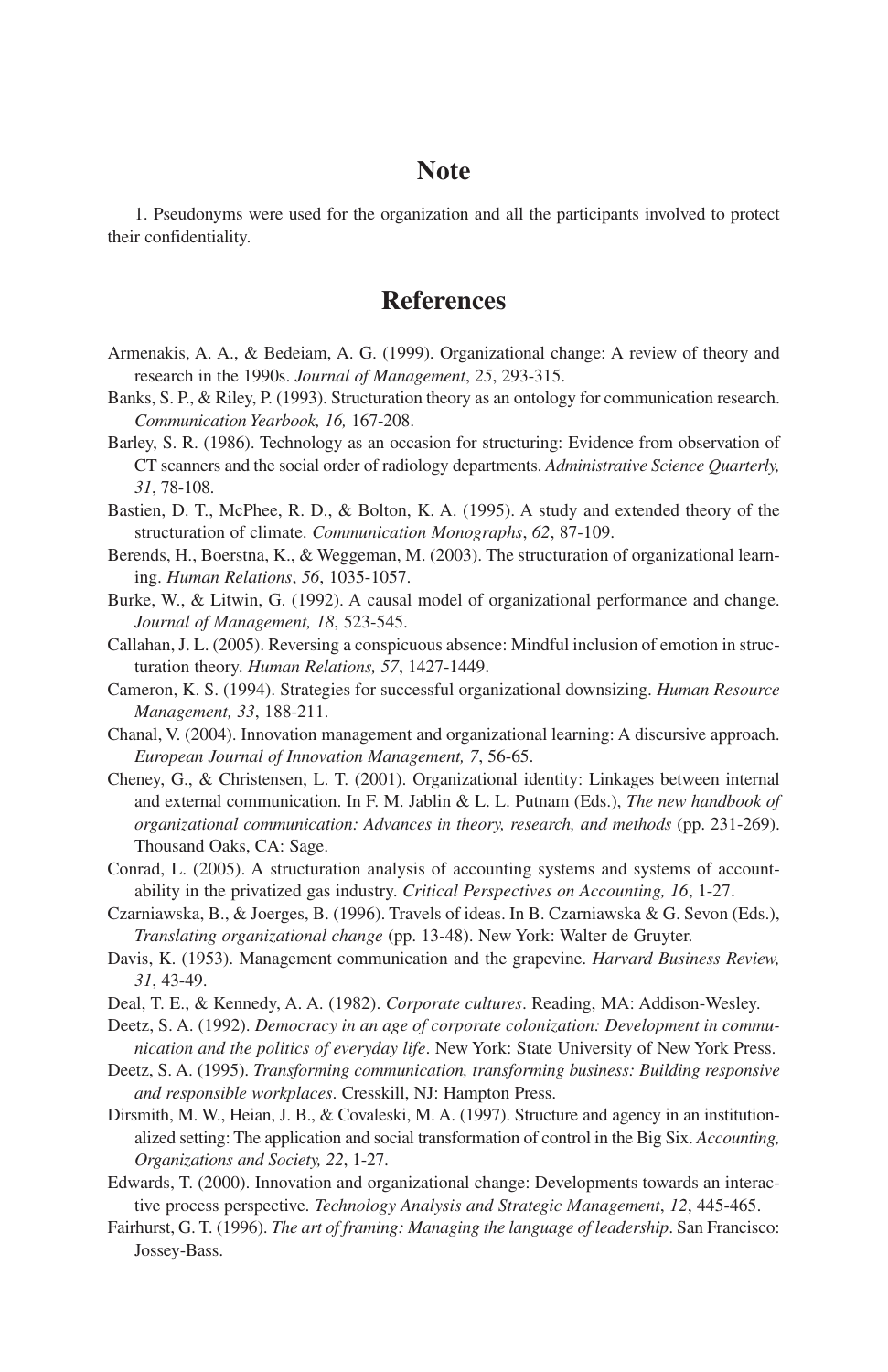Fairhurst, G. T., Cooren, F., & Cahill, D. J. (2002). Discursiveness, contradiction, and unintended consequences in successive downsizings. *Management Communication Quarterly, 15*, 501-540.

Feenberg, A. (1991). *Critical theory of technology*. Oxford, UK: Oxford University Press.

- Ford, J. D., & Ford, L. W. (1995). The role of conversations in producing intentional change in organizations. *Academy of Management Review*, *20*, 541-570.
- Fox-Wolfgramm, S., Boal, K., & Hunt, J. (1998). Organizational adaptation to institutional change: A comparative study of first-order change in prospector and defender banks. *Administrative Science Quarterly, 43*, 87-126.
- Gibson, M. K., & Papa, M. J. (1998, November). *The mud, the blood, and the beer guys: A structurational analysis of organizational power, ideology and discourse in a blue collar work community.* Paper presented at the 84th Annual Conference of the National Communication Association, New York.
- Giddens, A. (1979). *Central problems in social theory: Action, structure and contradiction in social analysis*. Los Angeles: University of California Press.
- Giddens, A. (1984). *The constitution of society: Outline of the theory of structuration*. Los Angeles: University of California Press.
- Giddens, A. (1989). The orthodox consensus and the emerging synthesis. In B. Dervin, L. Grossberg, B. J. O'Keefe, & E. Wartella (Eds.), *Rethinking communication. Vol. 1: Paradigm issues* (pp. 53-65). Newbury Park, CA: Sage.
- Gilmore, T., Shea, G., & Useem, M. (1997). Side effects of corporate cultural transformations. *Journal of Applied Behavioral Science, 33*, 174-189.
- Goodman, P. S., & Kurke, L. B. (1982). Studies of change in organizations: A status report. In P. S. Goodman (Ed.), *Change in organizations* (pp. 1-46). San Francisco: Jossey-Bass.
- Hammer, M., & Champy, J. (1993). *Reengineering the corporation*. New York: Harper.
- Hargadon, A., & Fanelli, A. (2002). Action and possibility: Reconciling dual perspectives of knowledge in organizations. *Organization Science, 13*, 290-303.
- Harris, L. C., & Ogbonna, E. (2002). The unintended consequences of culture interventions: A study of unexpected outcomes. *British Journal of Management, 13*, 31-50.
- Harris, T. (1993). *Applied organizational communication: Perspectives, principles, and pragmatics*. Hillsdale, NJ: Lawrence Erlbaum.
- Howard, L. A., & Geist, P. (1995). Ideological positioning in organizational change: The dialectic of control in a merging organization. *Communication Monographs*, *62*, 110-131.
- Kirby, E. L., & Krone, K. J. (2002). "The policy exists but you can't really use it": Communication and the structuration of work-family policies*. Journal of Applied Communication Research, 30*, 50-77.
- Larson, G. S., & Pepper, G. L. (2003). Strategies for managing multiple organizational identifications: A case of competing identities. *Management Communication Quarterly, 16*, 528-557.
- Latour, B. (1987). *Science in action: How to follow scientists and engineers through society.* Cambridge, MA: Harvard University Press.
- Lewin, K. (1947). Frontiers in group dynamics. *Human Relations, 1*, 5-41.
- Martin, J. (2002). *Organizational culture: Mapping the terrain.* Thousand Oaks, CA: Sage.
- McKinley, W., & Scherer, A. G. (2000). Some unanticipated consequences of organizational restructuring. *Academy of Management Review, 25*, 735-753.
- McPhee, R. D. (1985). Formal structure and organizational communication. In R. D. McPhee & P. K. Tompkins (Eds.), *Organizational communication: Traditional themes and new directions* (pp. 149-177). Beverly Hills, CA: Sage.